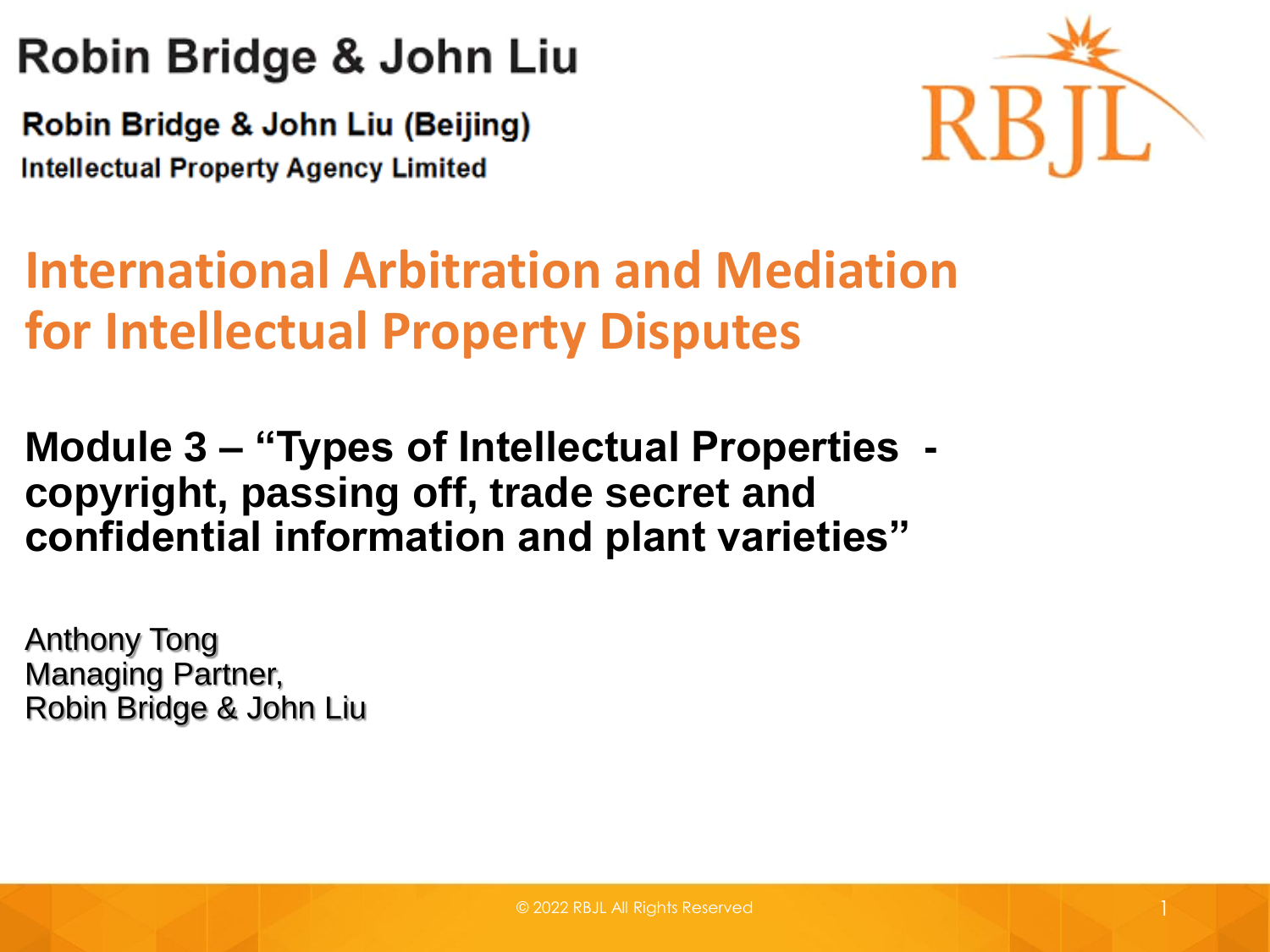### Robin Bridge & John Liu

Robin Bridge & John Liu (Beijing) **Intellectual Property Agency Limited** 



#### **About the presenter**

- practicing solicitor in Hong Kong for 31 years
- joined Robin Bridge & John Liu in 1988 and became managing partner in 2009
- specializes in HK and worldwide intellectual property litigation
- ex-Deputy Chairman of the Copyright Tribunal of the HKSAR
- member of the Board of Directors, Hong Kong Applied Science and Technology Research Institute (aka ASTRI)
- Guangdong/HK/Macau/GBA cross-border dispute mediator (appointed by the Guangdong Higher People's Court)
- council member of HKIArb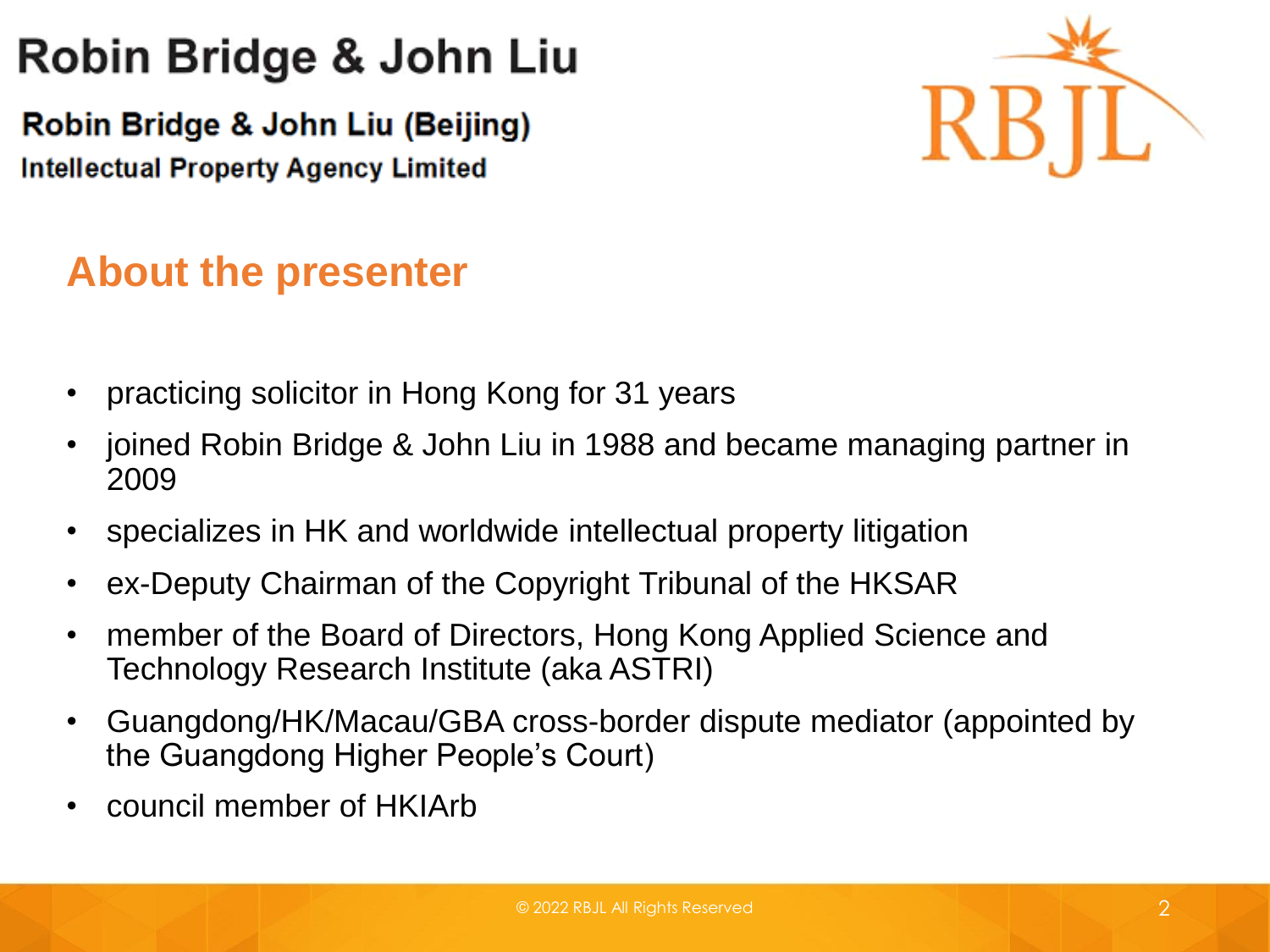### Robin Bridge & John Liu

Robin Bridge & John Liu (Beijing) **Intellectual Property Agency Limited** 



### **Topics to be covered**

#### *1. Copyright*

*2. Passing Off*

*3. Trade Secret and Confidential Information*

*4. Plant Variety*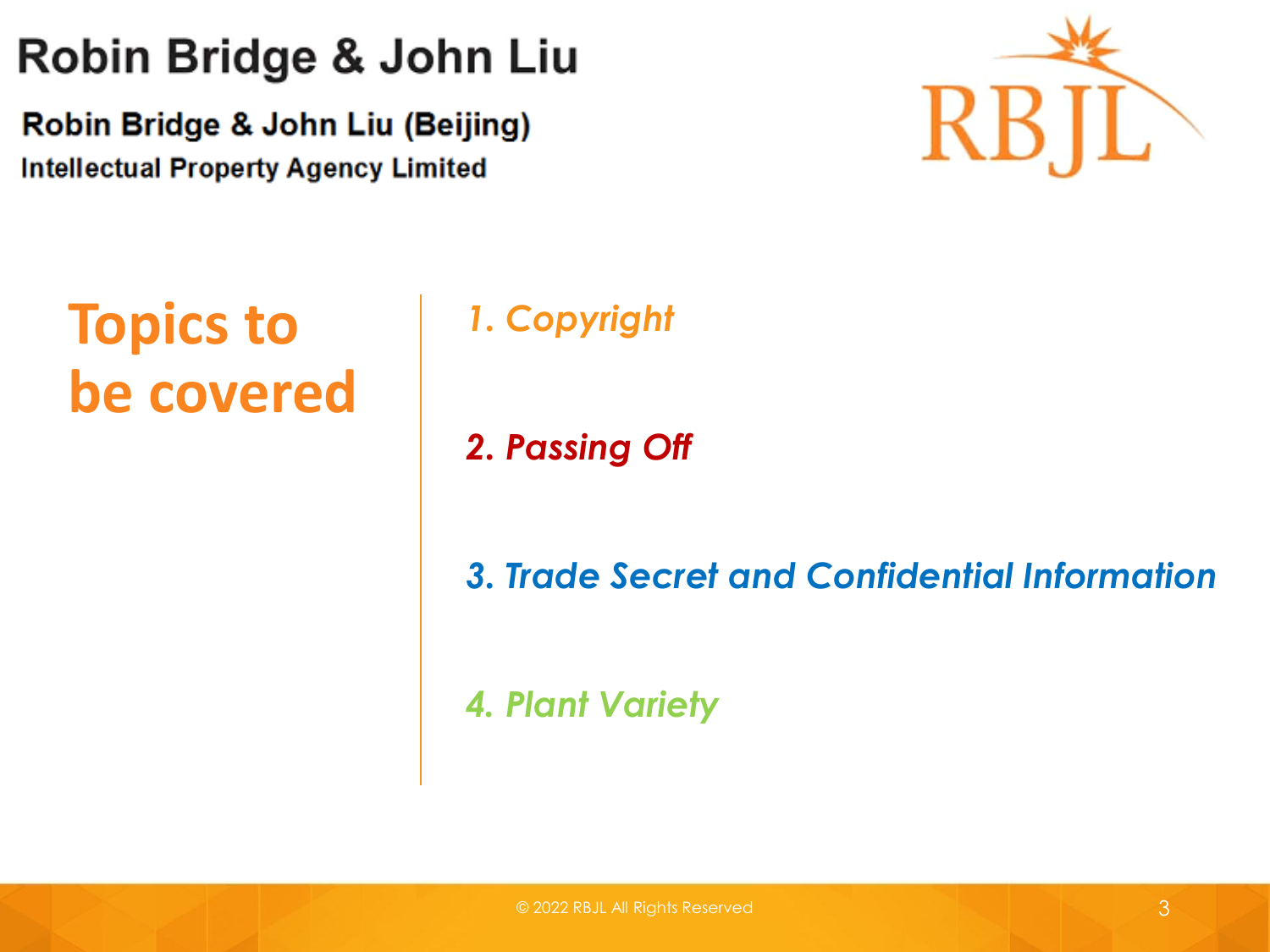



## **What is copyright?**

© 2022 RBJL All Rights Reserved 4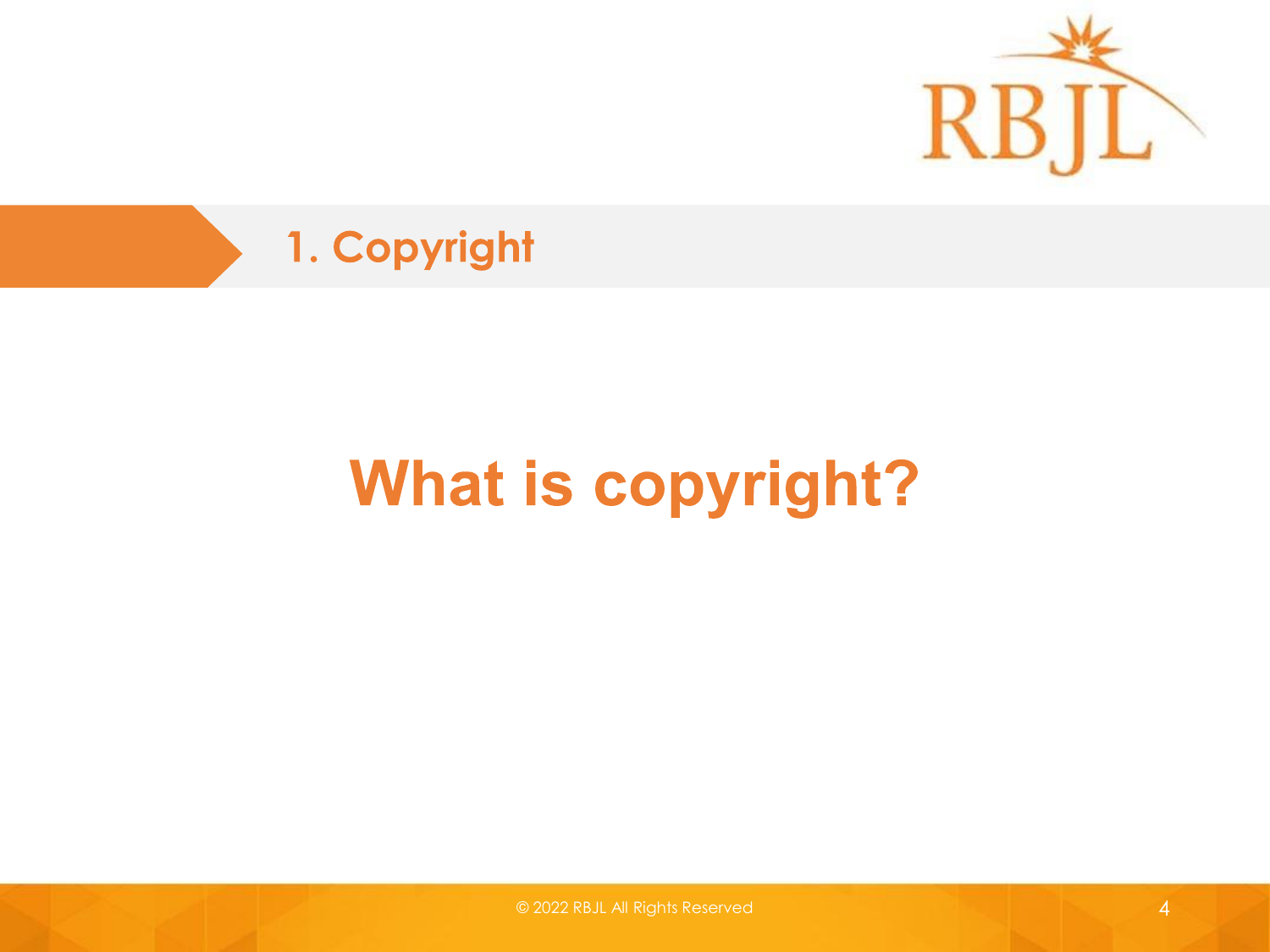



**Copyright** is **a property right** that subsists in the following original works:

- Literary works
	- ➢ Books
	- ➢ Database
	- ➢ Computer program
- Musical works
- Dramatic works
- Artistic works
	- ➢ Drawings
	- ➢ Sculptures
- Sound recordings
- Films
- Broadcasts
- Cable programmes
- Typographical arrangement of published editions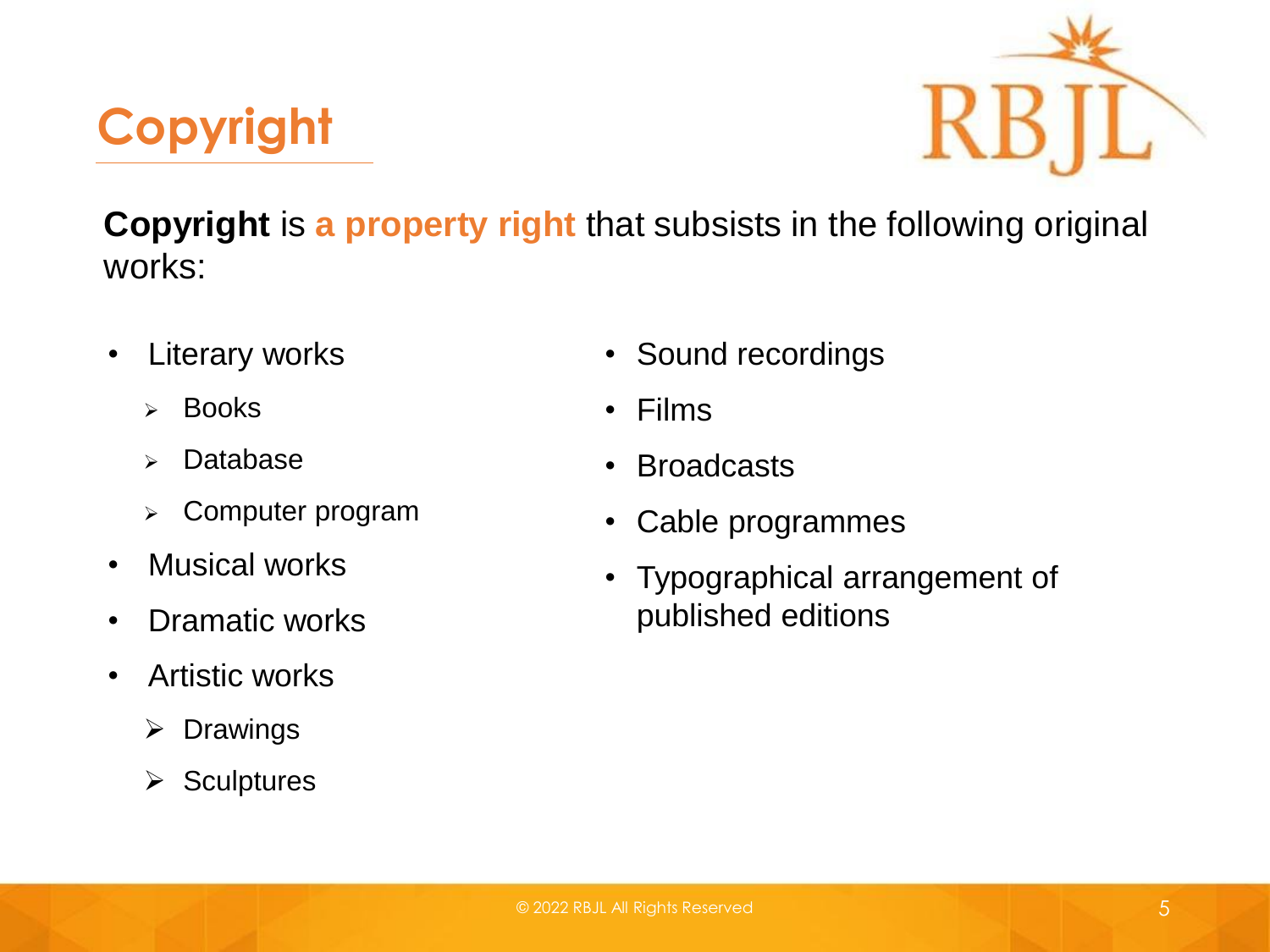



- Copyright subsistence **does not require** the work to have an aesthetic value nor to be clever or very creative. It exists even in an item as simple as a photograph taken by an ordinary person in daily life.
- Copyright is an **automatic right**. It arises when a work is created. No registration is needed in order to get protection under the law of the Hong Kong SAR.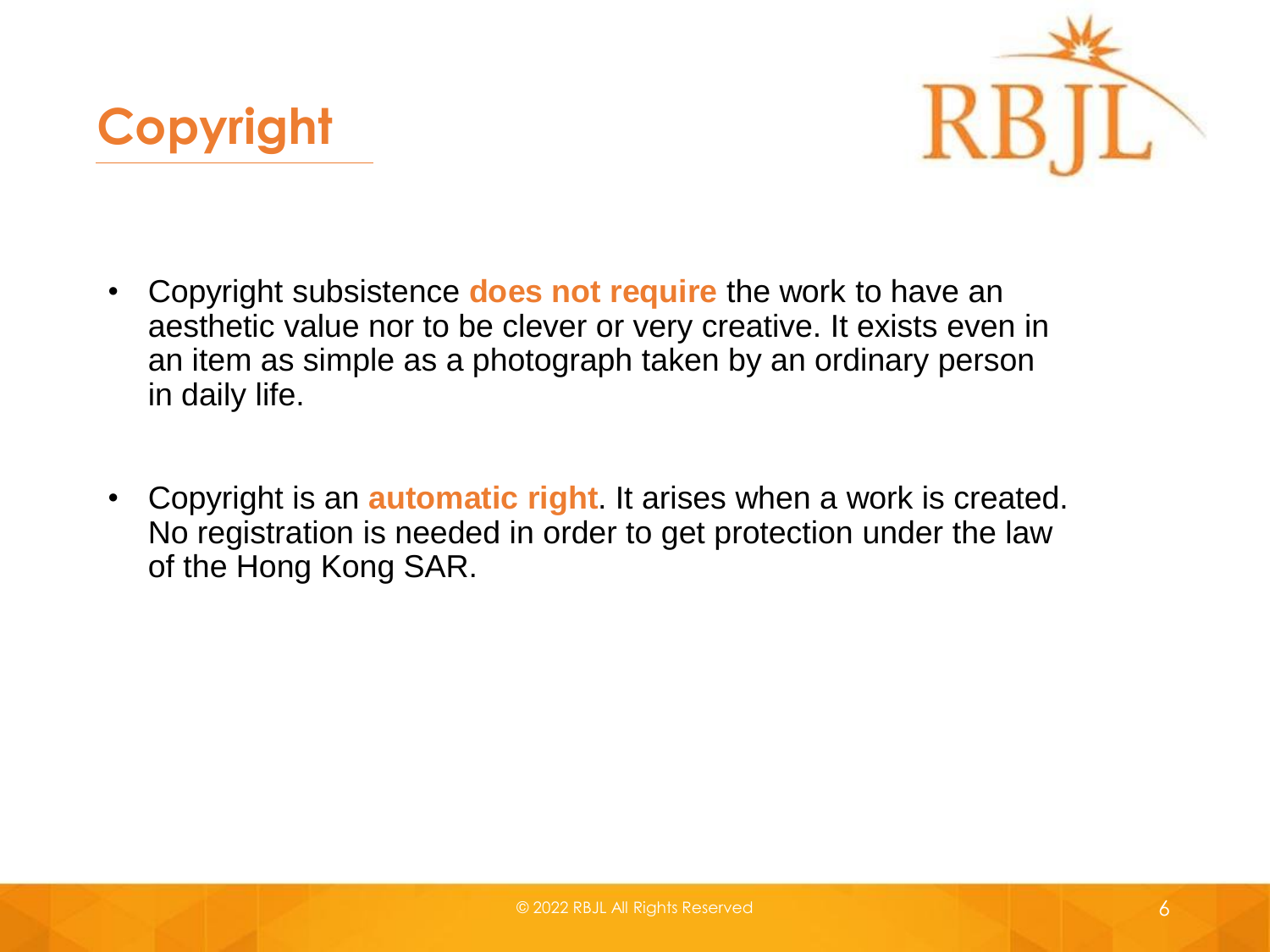



- Copyright **does not protect ideas**, but only the **expression** or **product of ideas**
- Copyright does not protect:
	- General ideas and concepts
	- Technology and methods
	- Business model

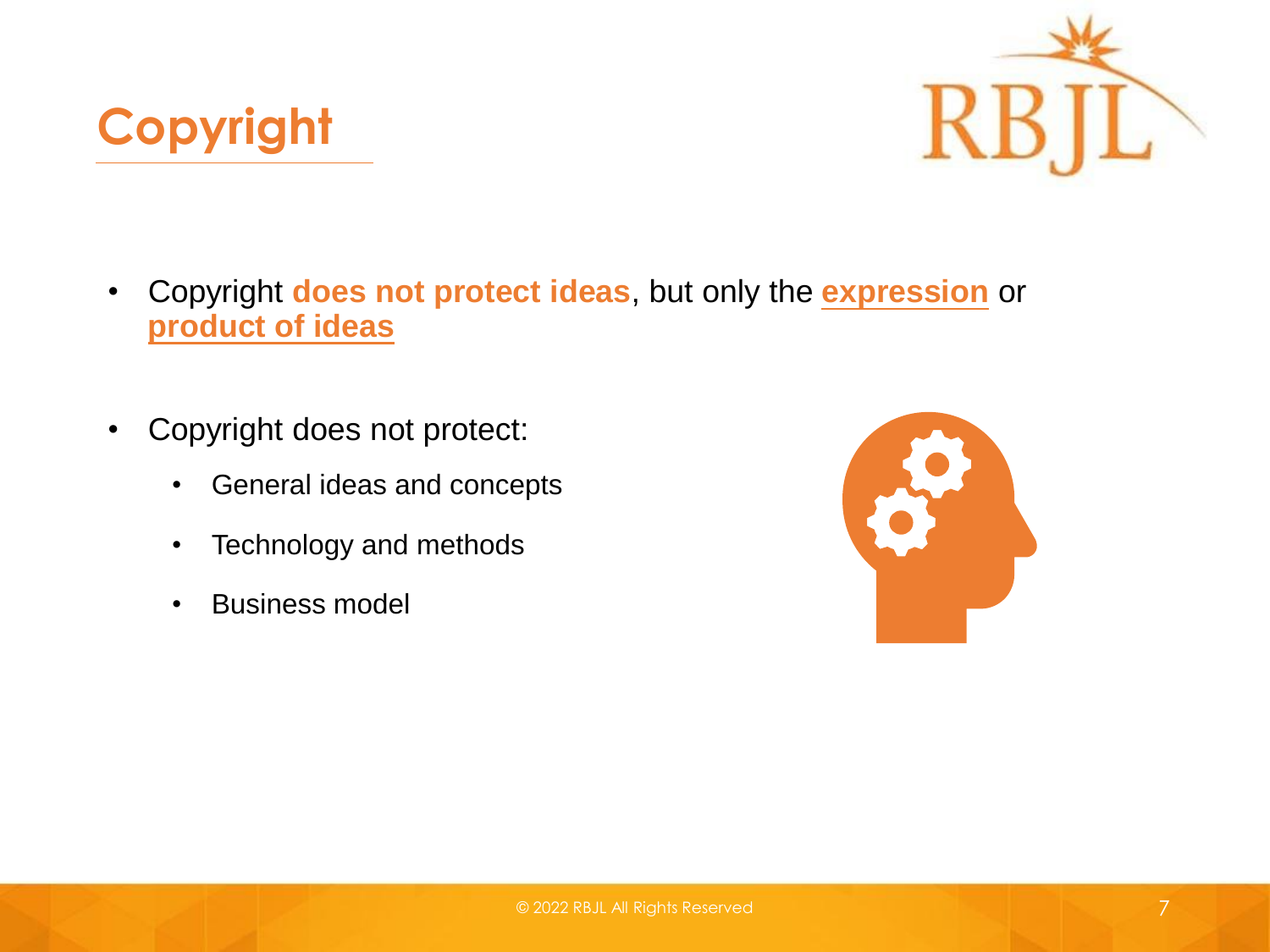### **Requirements**



- **Original** work
- **Recorded** in writing or otherwise
- Subject matter falls within the scope of **copyrightable work**
- Created by any person (individual or corporate) anywhere in the world
- If a series of works is created (e.g. different concept ideas formed during the design process), records of all works are required to prove copyright subsistence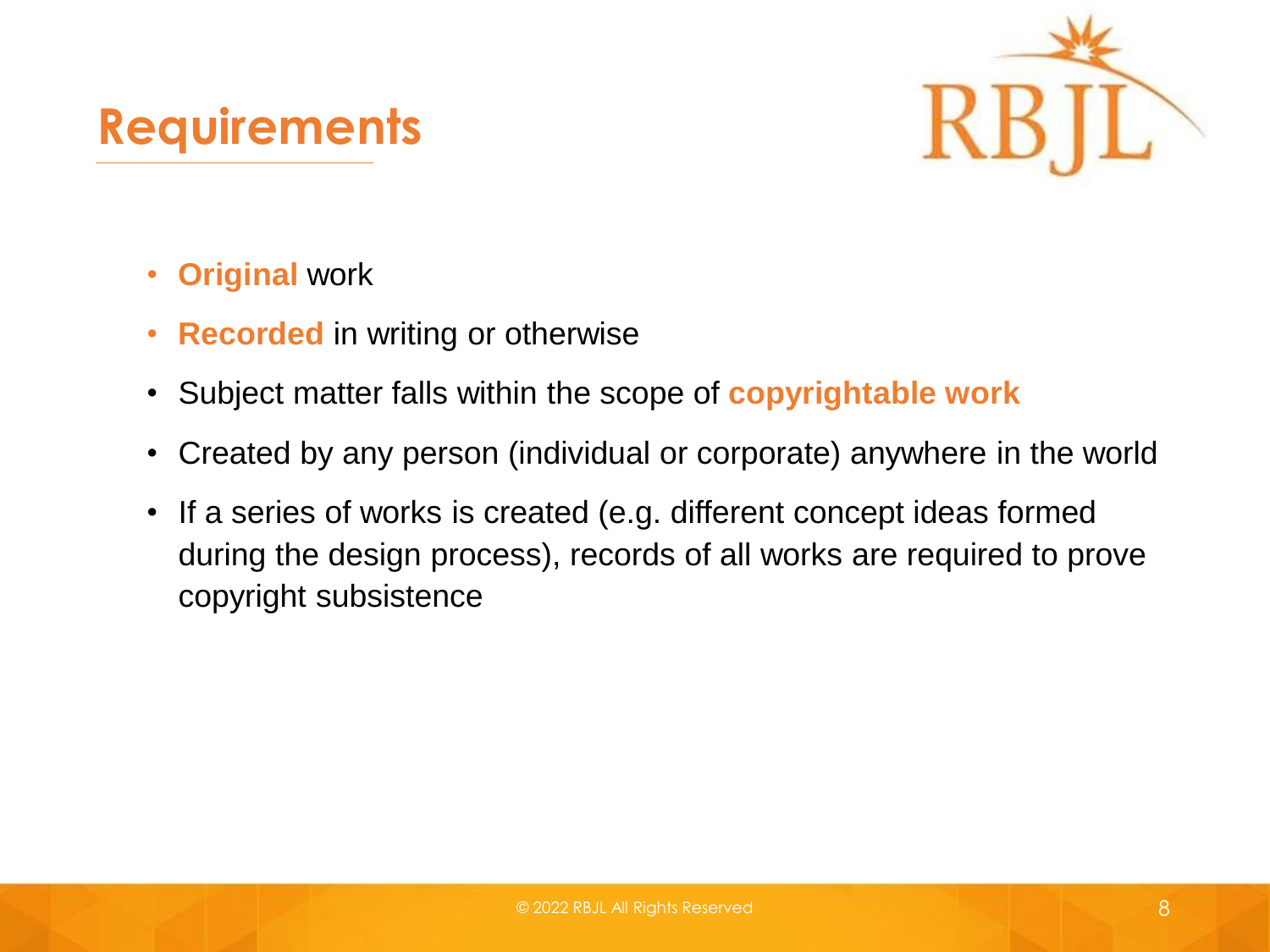### **Requirements**



#### **Originality**

- Involve certain degree of **skill**, **judgment** and **labour**
	- **"**more than negligible or trivial effort or relevant skill and judgment had been expended in the creation of the work"
	- but the effort must not be so trivial as to be characterised as a purely mechanical exercise
- **Not commonplace** at the time of creation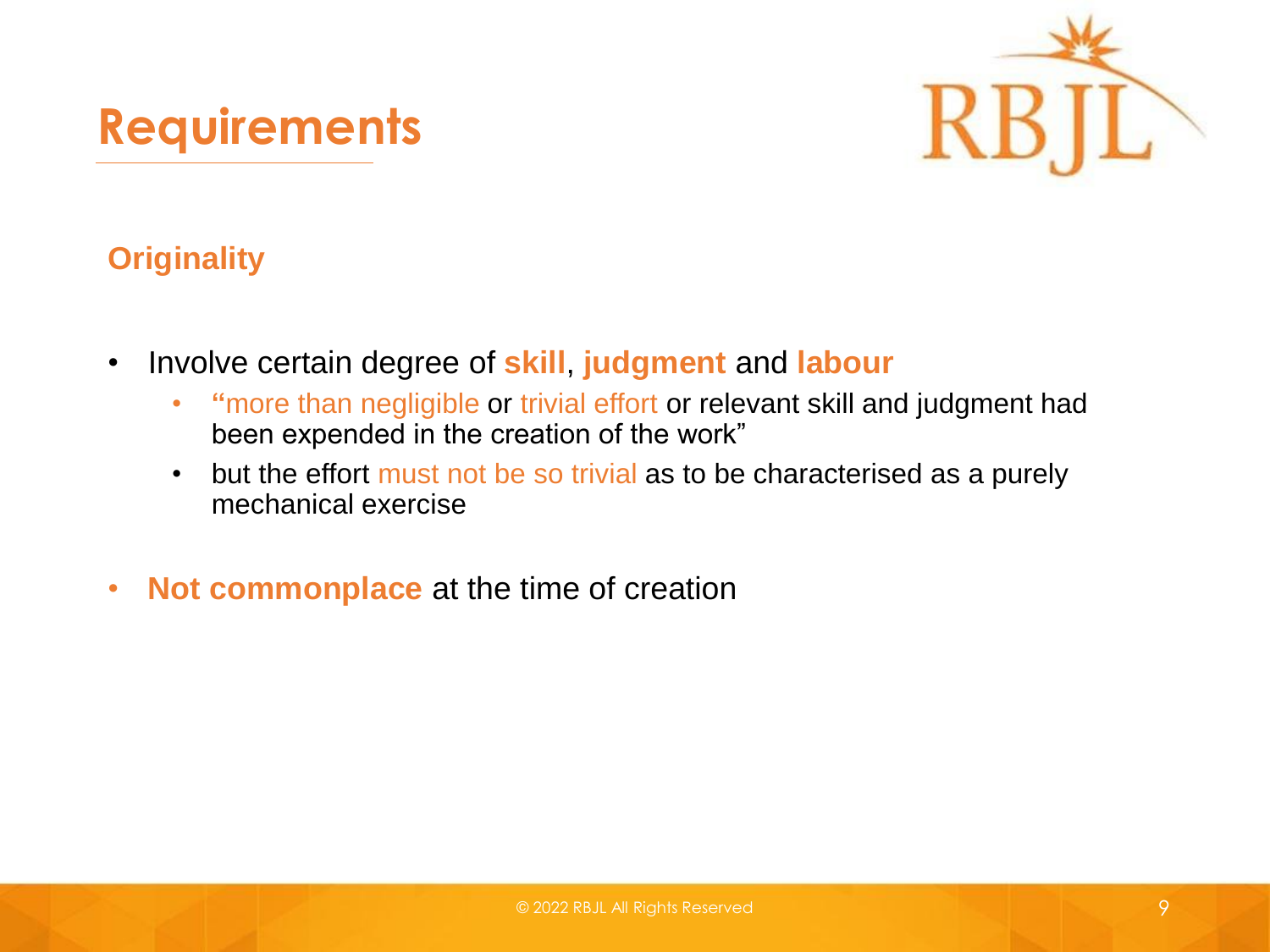



### Who is the copyright owner?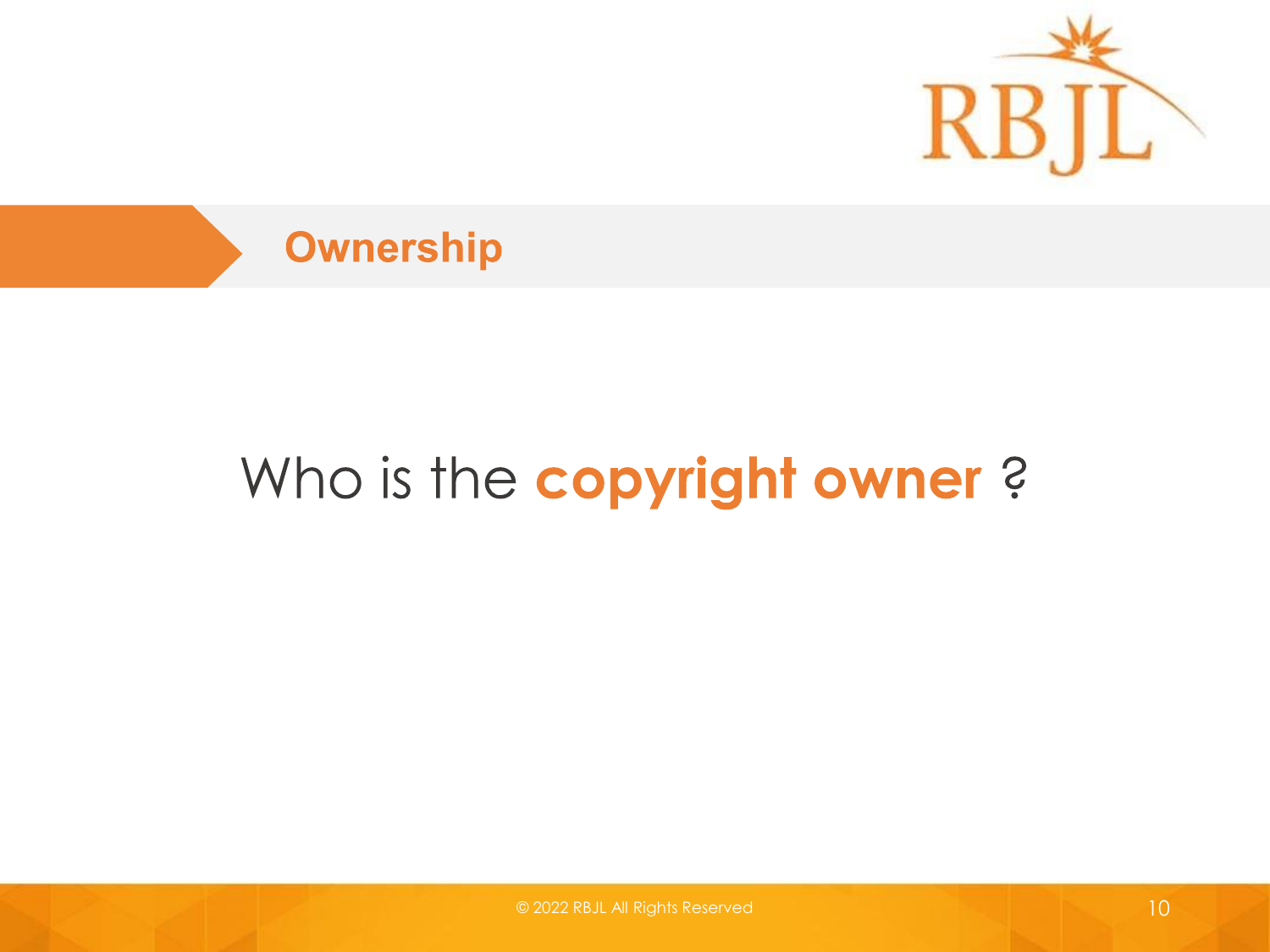



- Generally, the **author** of a work is the first owner of copyright
- When **more than one author** is involved in the creation of a work
	- When the contribution of each author is **distinct** from the other authors in the collaborative work, each author owns the copyright in his own work **individually**;
	- When the contribution of each author cannot be separately from those of the other authors, such that their contribution is **not distinct:**



- **joint authorship:** all the authors collectively are the joint authors of the work
- each co-owner will **not** be allowed to exploit the work without the agreement of the others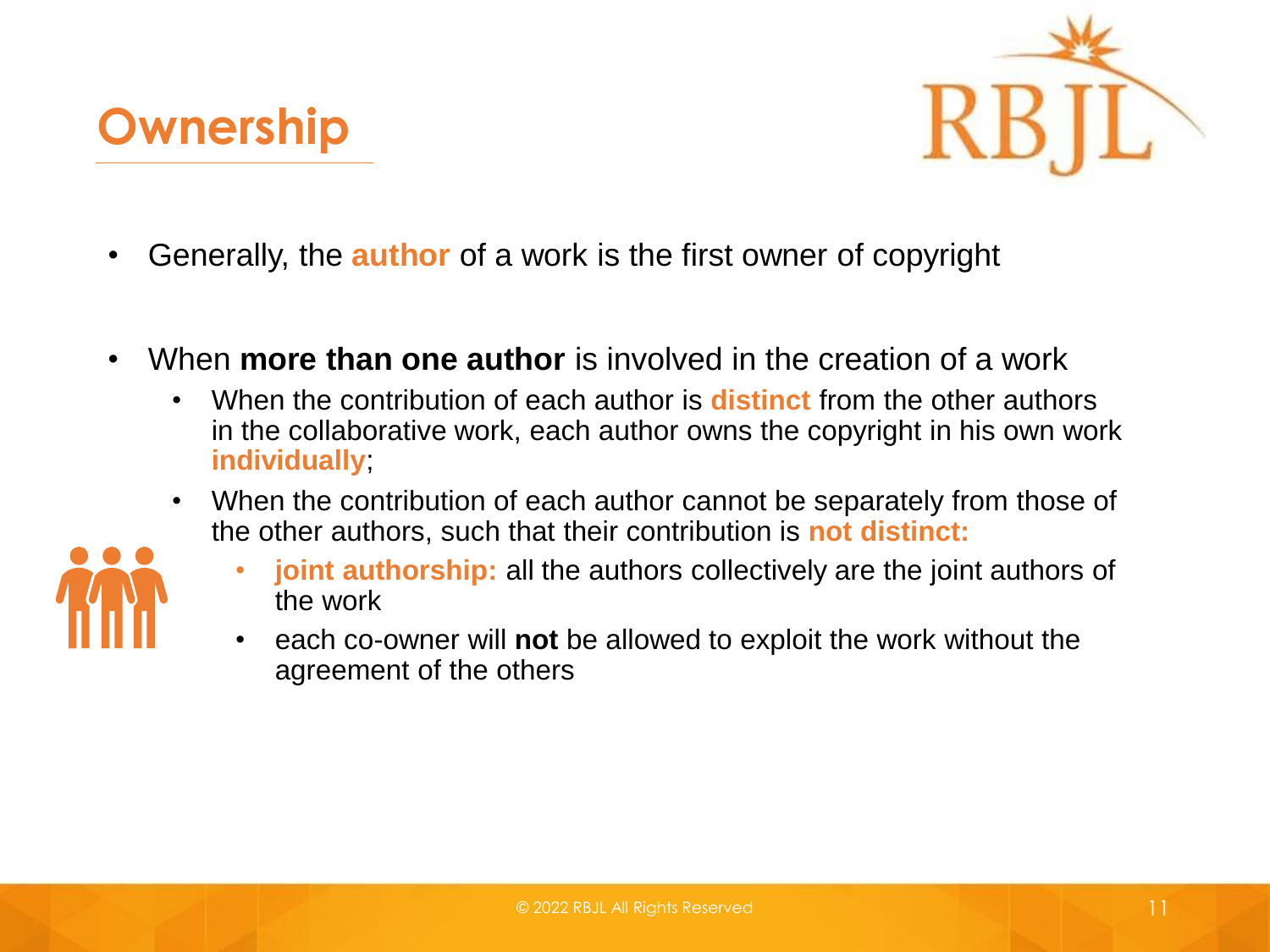



**In the context of employment**



- Work made by an employee in the course of his employment, then the **employer** is the **first owner of copyright**
- **Exceptions:**
	- Any agreement to the contrary
	- Exploitation beyond reasonable contemplation
		- Employer shall pay an award to employee
		- Amount to be agreed or determined by the Copyright Tribunal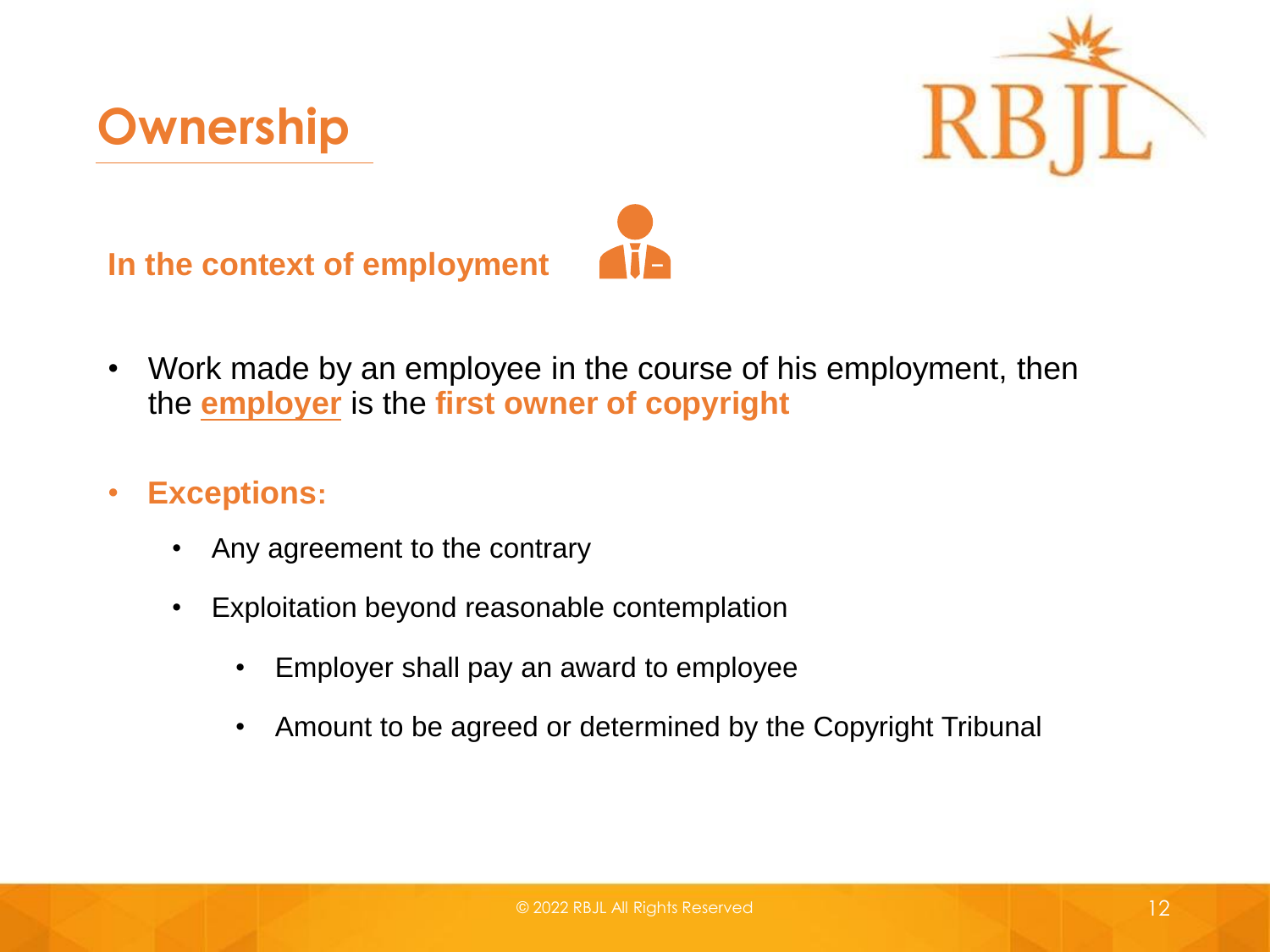



**Commissioned Work**

**Ownership**

- If there is an **agreement** between the author and the commissioner, copyright belongs to the **person designated in the agreement**.
- If there are **no agreement**, copyright belongs to the **author**.
- Even if the commissioner is not the copyright owner, the commissioner nonetheless enjoy two rights:
	- an **exclusive licence** to exploit the commissioned work for all purposes that could reasonably have been contemplated by the author and the person who commissioned the work at the time the work was commissioned; and
	- the **power to restrain any exploitation** of the commissioned work for any purpose against which he could reasonably take objection.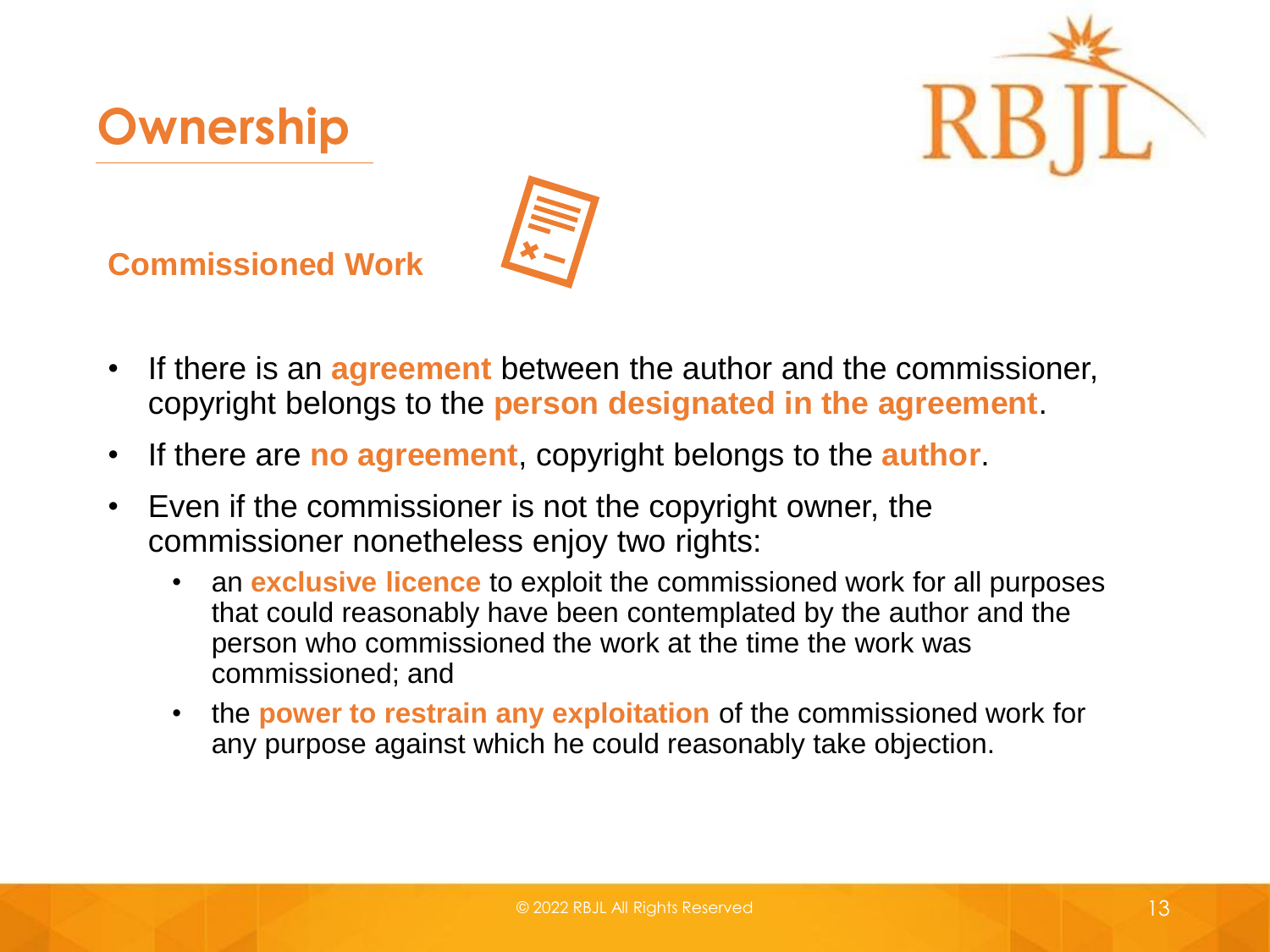### **Copyright Registration**



- **No copyright registration mechanism in Hong Kong**.
- Some countries (such as US, China, Canada) has copyright registration regime in place but whether registration is mandatory for enforcement varies from country to country.
- Registration may be used as evidence to corroborate the date of publication or ownership.
- NOTE: Registration (where available) is not a "trump card", the Defendant may adduce evidence to question the validity of registration.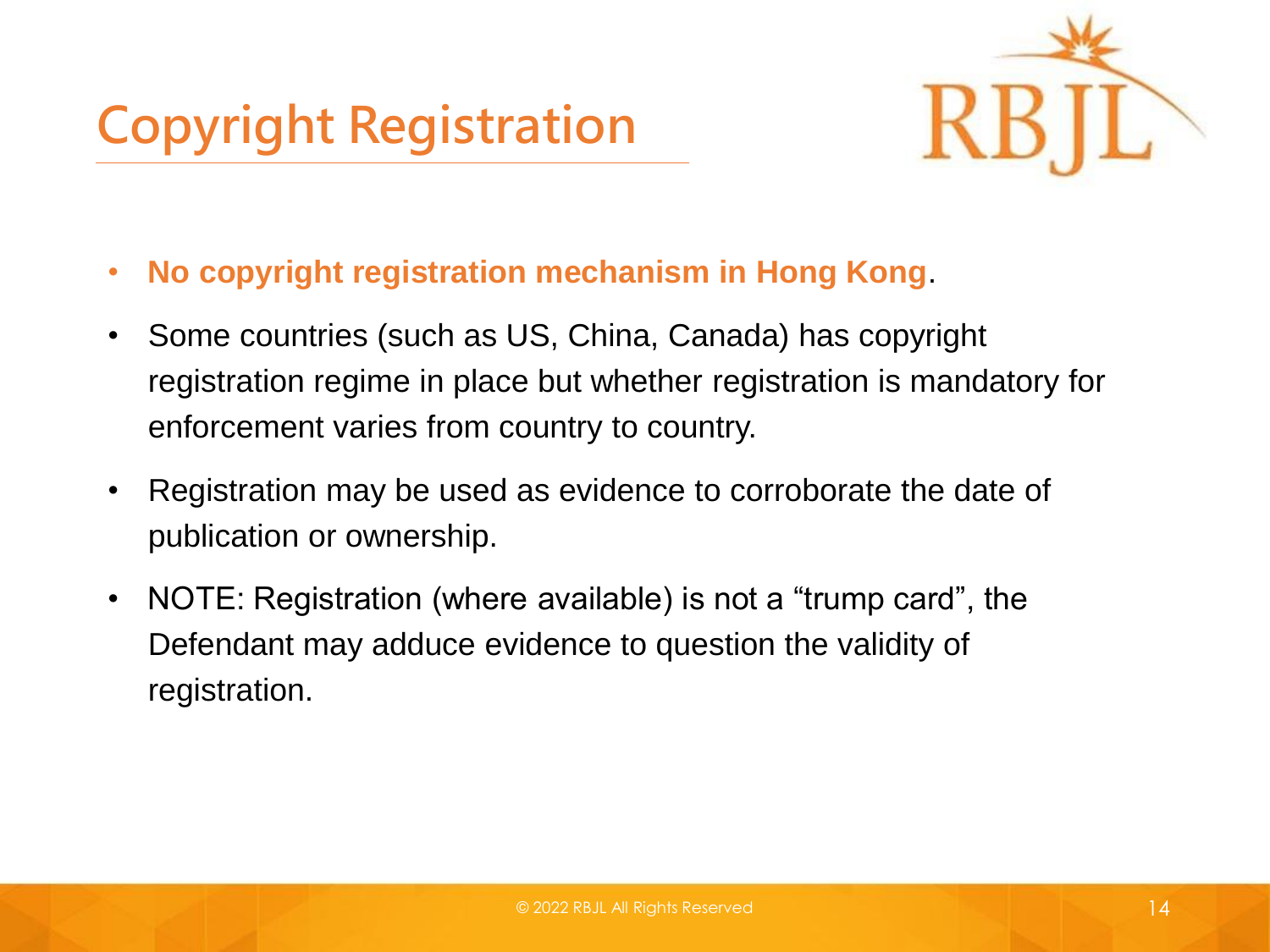### **Duration of Copyright**



#### **General rule:**

Copyright expires on the year of death of author **plus 50 years**

#### **Exceptions:**

| <b>Type</b>                             | <b>Duration</b>                                                                                                                                                                                      |  |
|-----------------------------------------|------------------------------------------------------------------------------------------------------------------------------------------------------------------------------------------------------|--|
| Sound recordings                        | 50 years from date of creation or date of release                                                                                                                                                    |  |
| <b>Films</b>                            | 50 years from year of death of the last to die of the principal<br>director, author of the screenplay, author of the dialogue or the<br>composer of music specially created for and used in the film |  |
| <b>Typographical arrangement</b>        | 25 years from each in which the edition is first published                                                                                                                                           |  |
| <b>Broadcasting</b><br>Cable programmes | 50 years from year of broadcast                                                                                                                                                                      |  |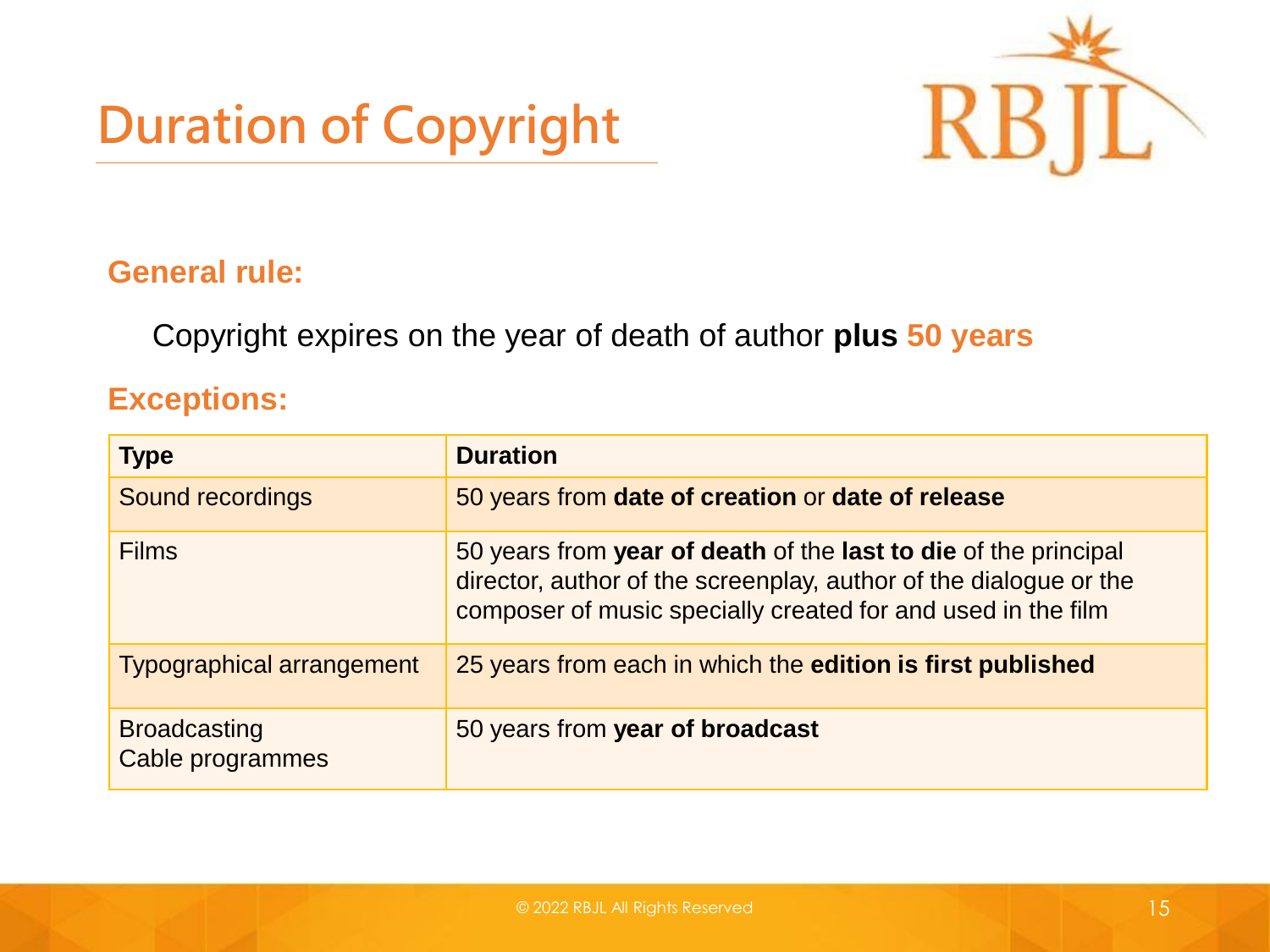

### **Common Copyright Disputes**

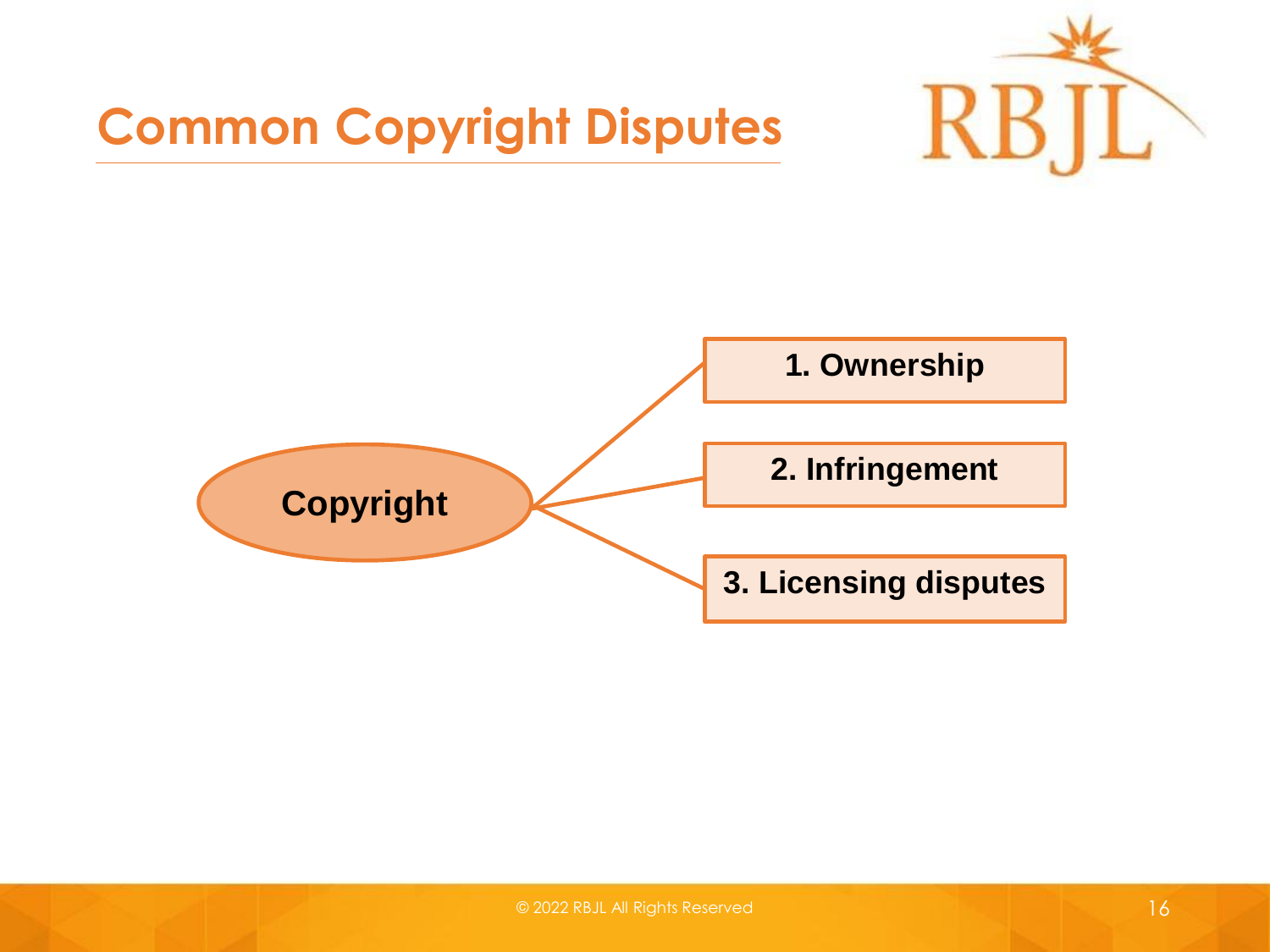



- Employer is the first owner of copyright in works created by employee unless agreement says otherwise.
- Disputes as to whether the work is created in **the course of employment**
- In case of **co-ownership**, disputes might arise where one co-owner commercially exploit the work in question without the other's consent
- Where work is commissioned from another business or freelancer, it is imperative that the parties enter into a contract to provide for copyright ownership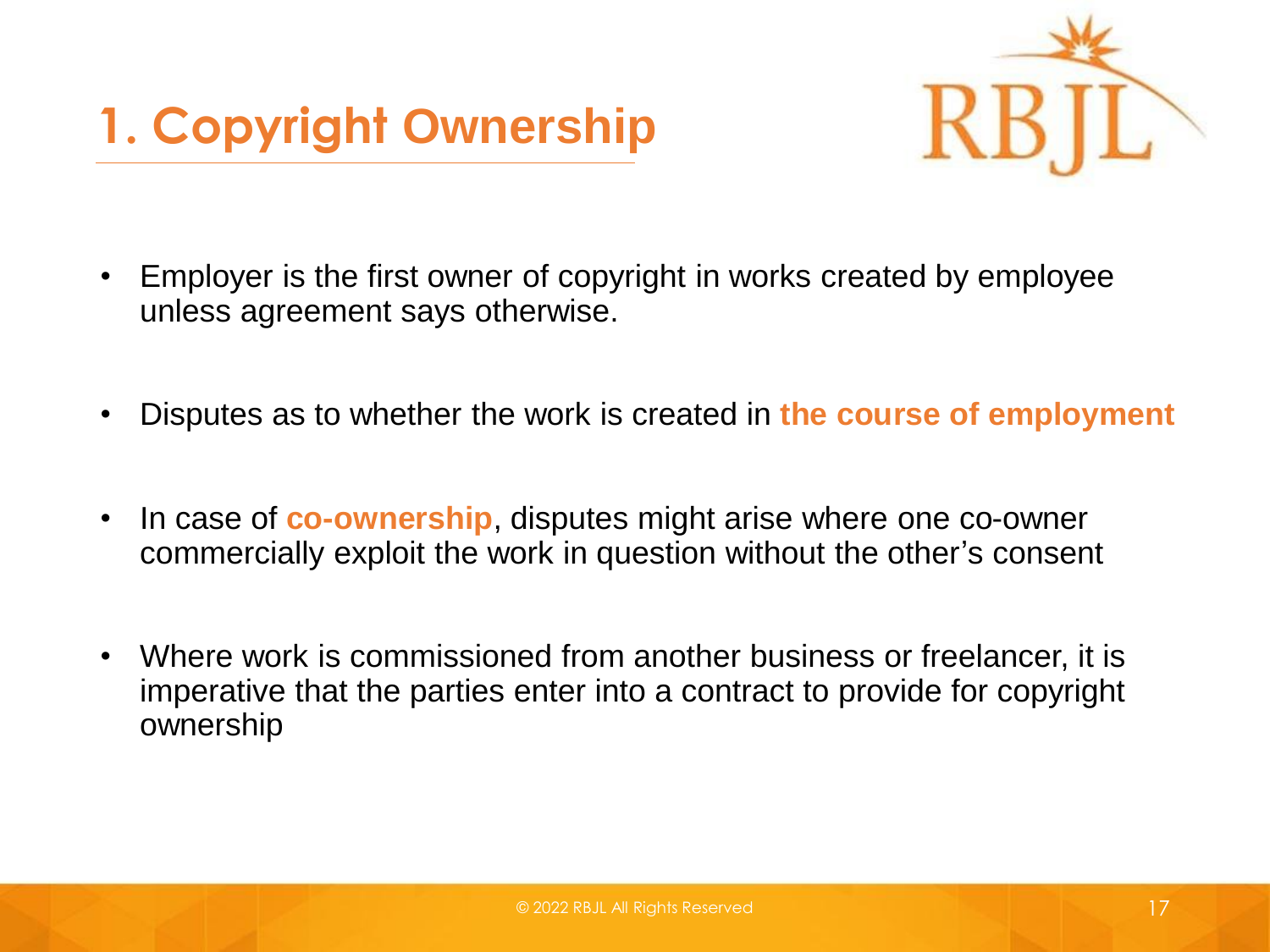

## What constitute copyright infringement?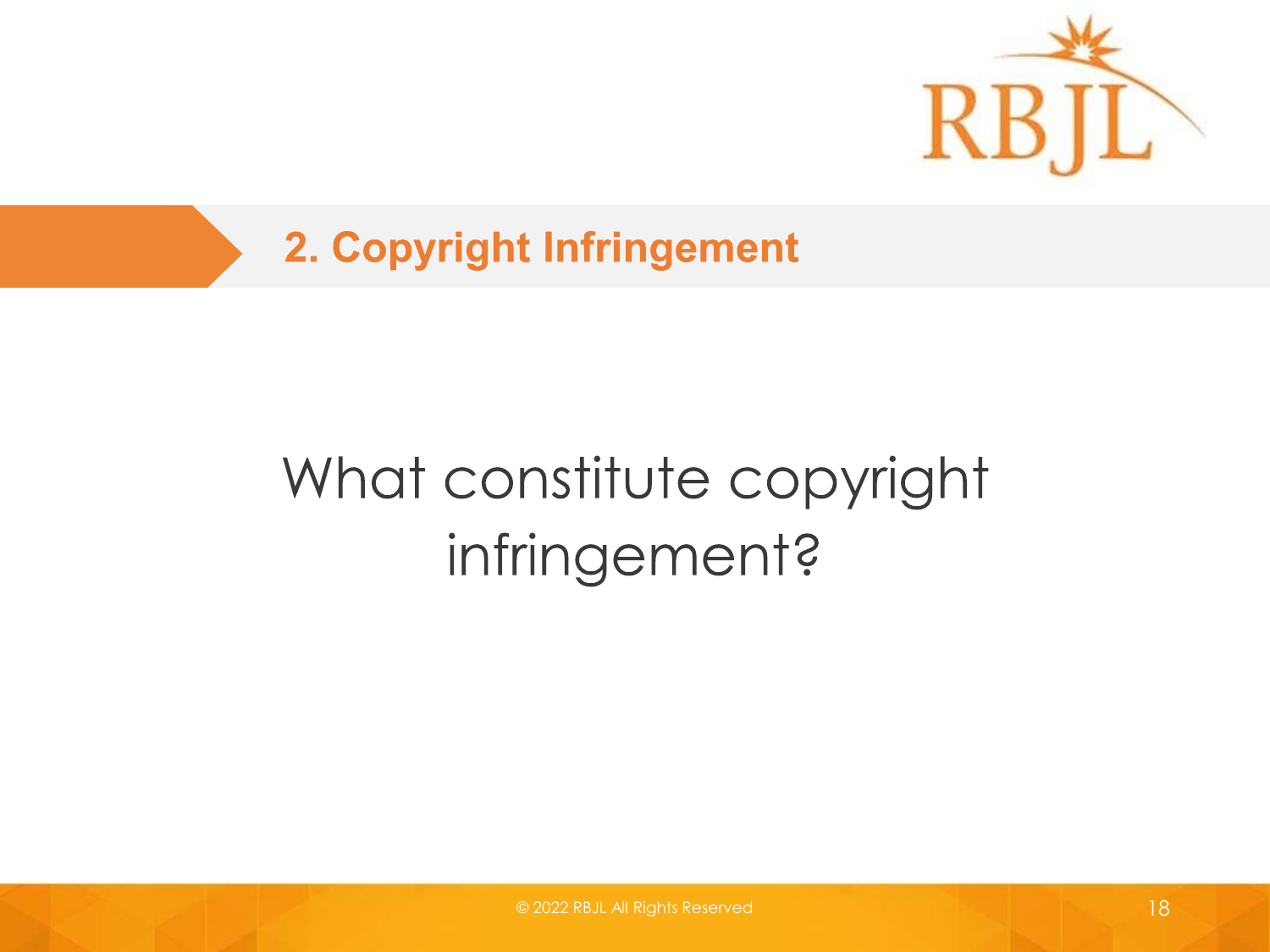

#### The test :

- 1. The Plaintiff has to prove:
	- Copyright **subsists** in their original work
	- The Plaintiff is the **copyright owner**; and
	- The Defendant has committed **infringing acts**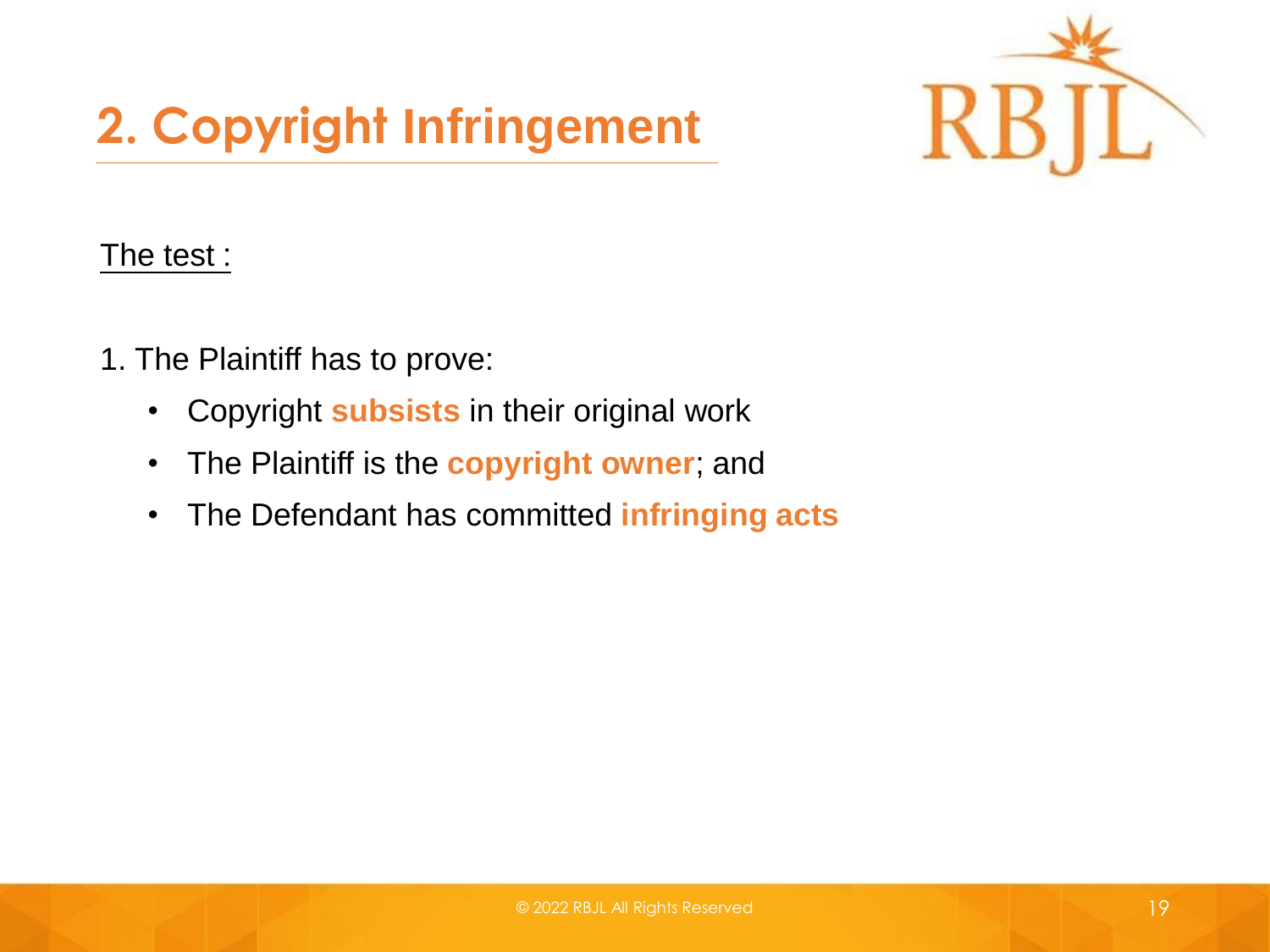

#### **The test :**

- 2. If substantial reproduction is established, the burden passes to a defendant to prove that they have not copied
- 3. Any differences to indicate an independent source
- 4. Substantial reproduction to be determined by quality and not quantity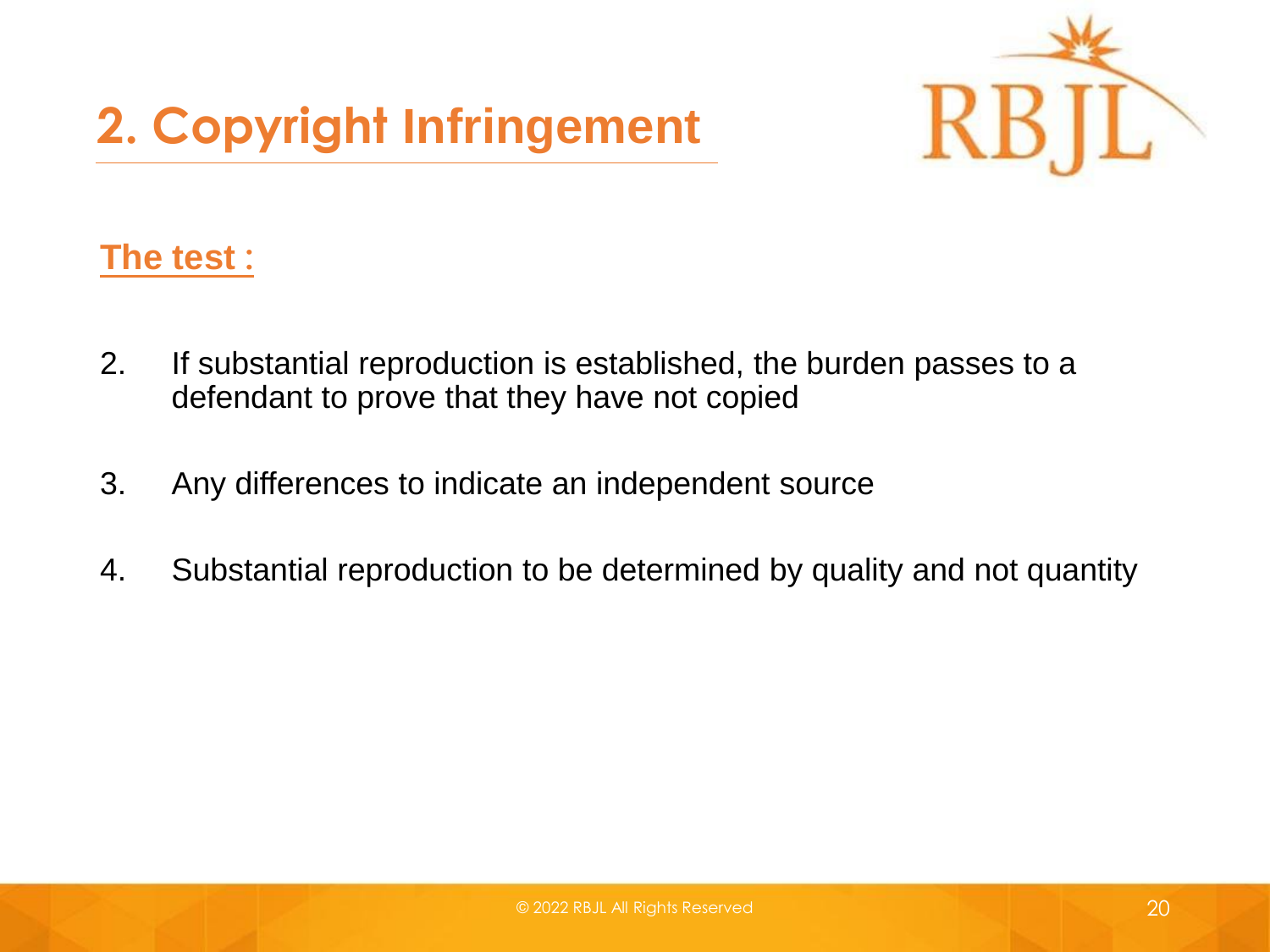

| <b>Primary Infringement</b>   |                                                   | <b>Secondary Infringement</b>                                               |                                                         |  |
|-------------------------------|---------------------------------------------------|-----------------------------------------------------------------------------|---------------------------------------------------------|--|
| <b>Knowledge not required</b> |                                                   | Plaintiff has to prove knowledge (actual knowledge or<br>reason to believe) |                                                         |  |
| Examples of infringing acts:  |                                                   | Examples of infringing acts:                                                |                                                         |  |
| ➤                             | Make copies                                       | $\blacktriangleright$                                                       | Importing or exporting infringing copy                  |  |
| ➤                             | Rental of works to the public                     | $\blacktriangleright$                                                       | Possessing or dealing with infringing copy              |  |
| ➤                             | Issue copies to the public                        | $\blacktriangleright$                                                       | Providing means for making infringing copies            |  |
| ➤                             | Making available of copies to the public          | ➤                                                                           | Permitting use of premises for infringing performance   |  |
| $\blacktriangleright$         | Performance, playing or showing of work in public | $\blacktriangleright$                                                       | Provision of apparatus for infringing performance, etc. |  |
| $\blacktriangleright$         | Broadcasting or inclusion in a cable programme    |                                                                             |                                                         |  |
|                               | service                                           |                                                                             |                                                         |  |
| $\blacktriangleright$         | Making adaptation or act done in relation to      |                                                                             |                                                         |  |
|                               | adaptation                                        |                                                                             |                                                         |  |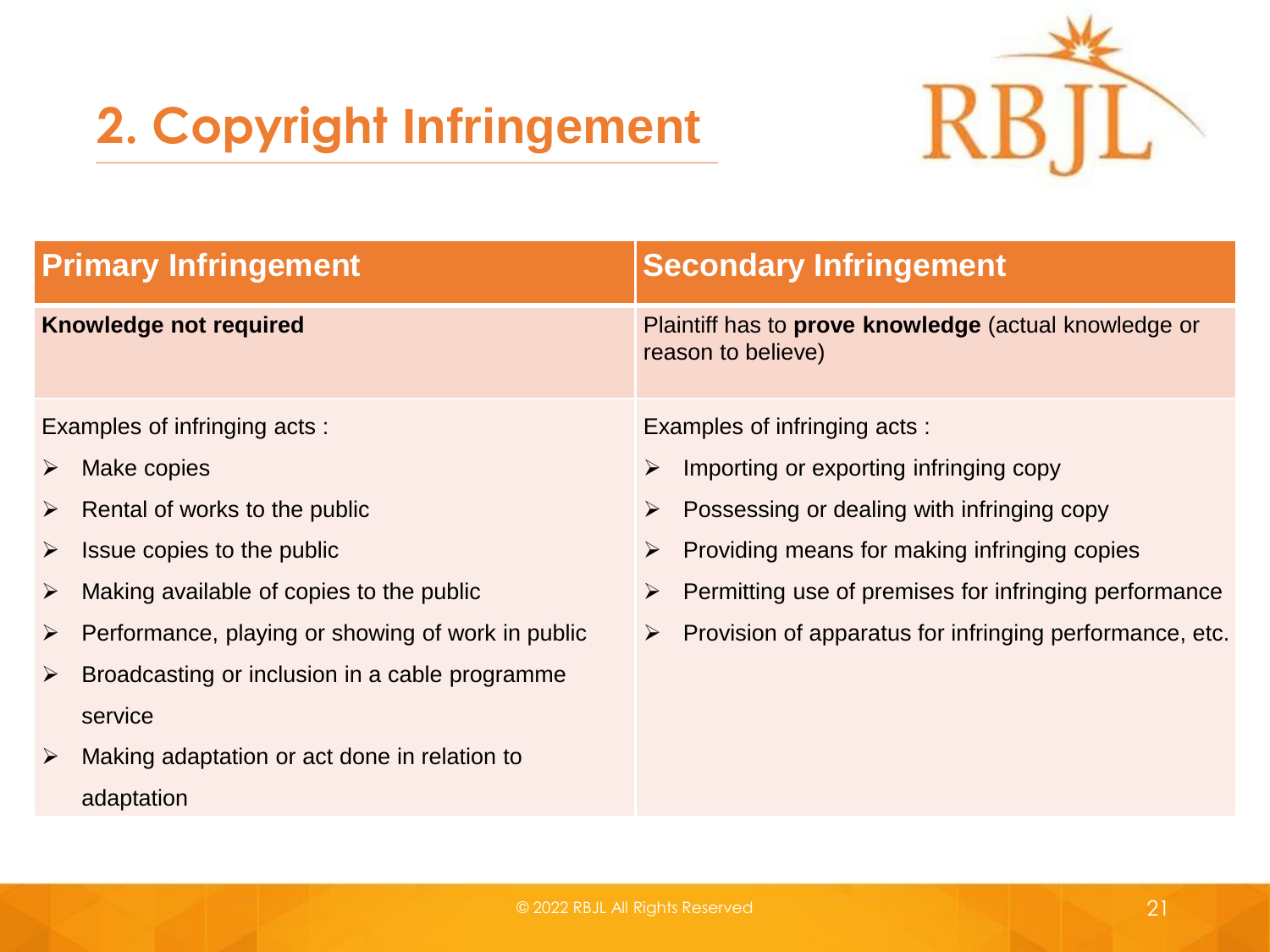



#### **IP Licensing Agreement**



The licence can be:

#### **Exclusive:**

where the licensee is the only person authorised to exploit the IP, so that not even the owner can exploit the IP

#### **Sole:**

where the licensee is the only person that will be granted a licence to exploit the IP, but the owner retains the right to exploit the IP as well

#### **non-exclusive:**

where the licensor can grant as many licences as the licensor decides, and also retains the right to exploit the IP as well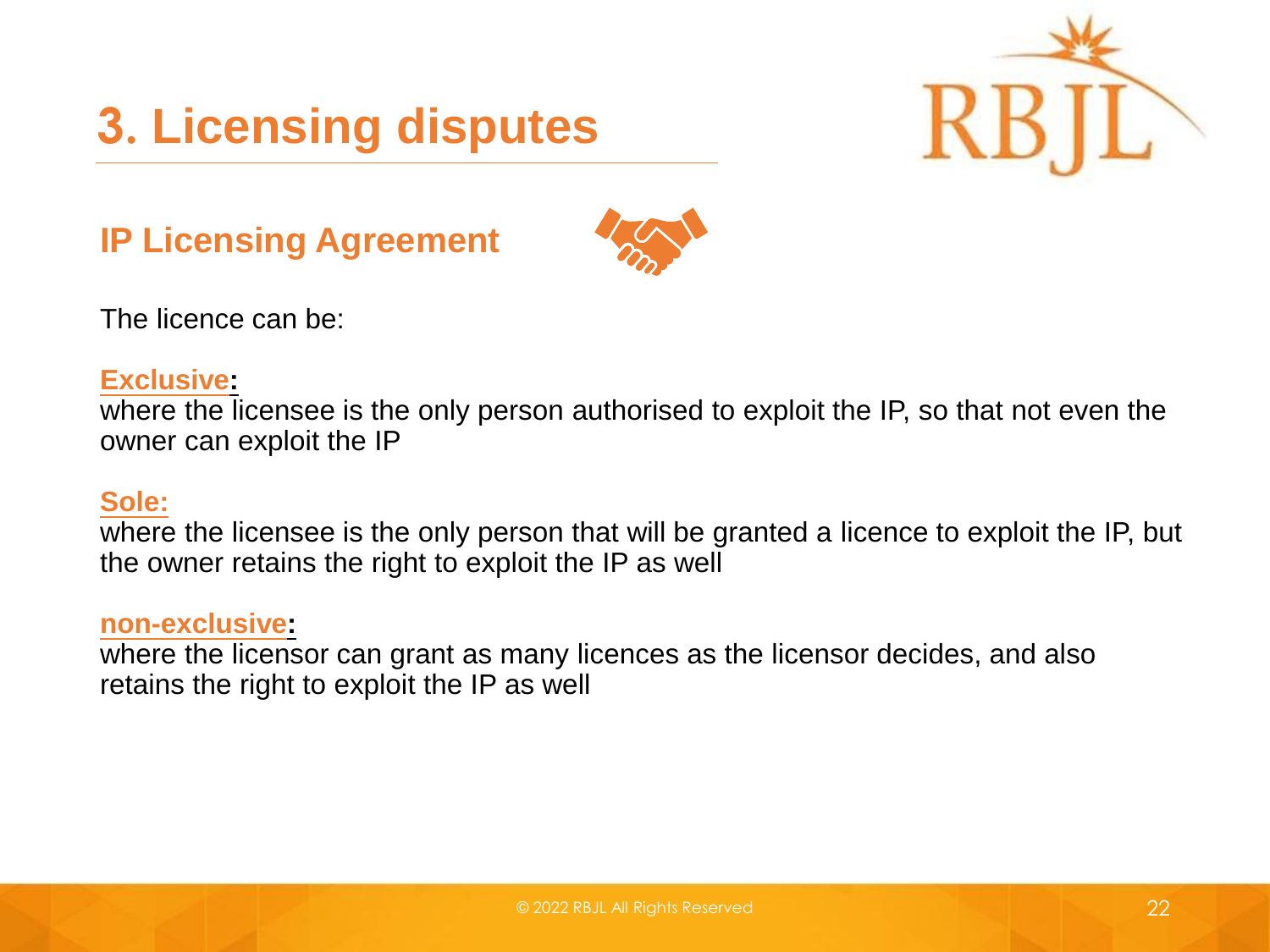### **3. Licensing disputes**



#### **Common IP Licensing Disputes**

Licensing disputes may arise as to the construction of terms like:

**(1)** IP rights licensed

#### **(2)** Rights and duration

- Scope;
- licensed territories;
- various limitations or exclusions;
	- e.g. right to sub-license?
- exclusivity?
- **(3)** Rights and Obligations of the Parties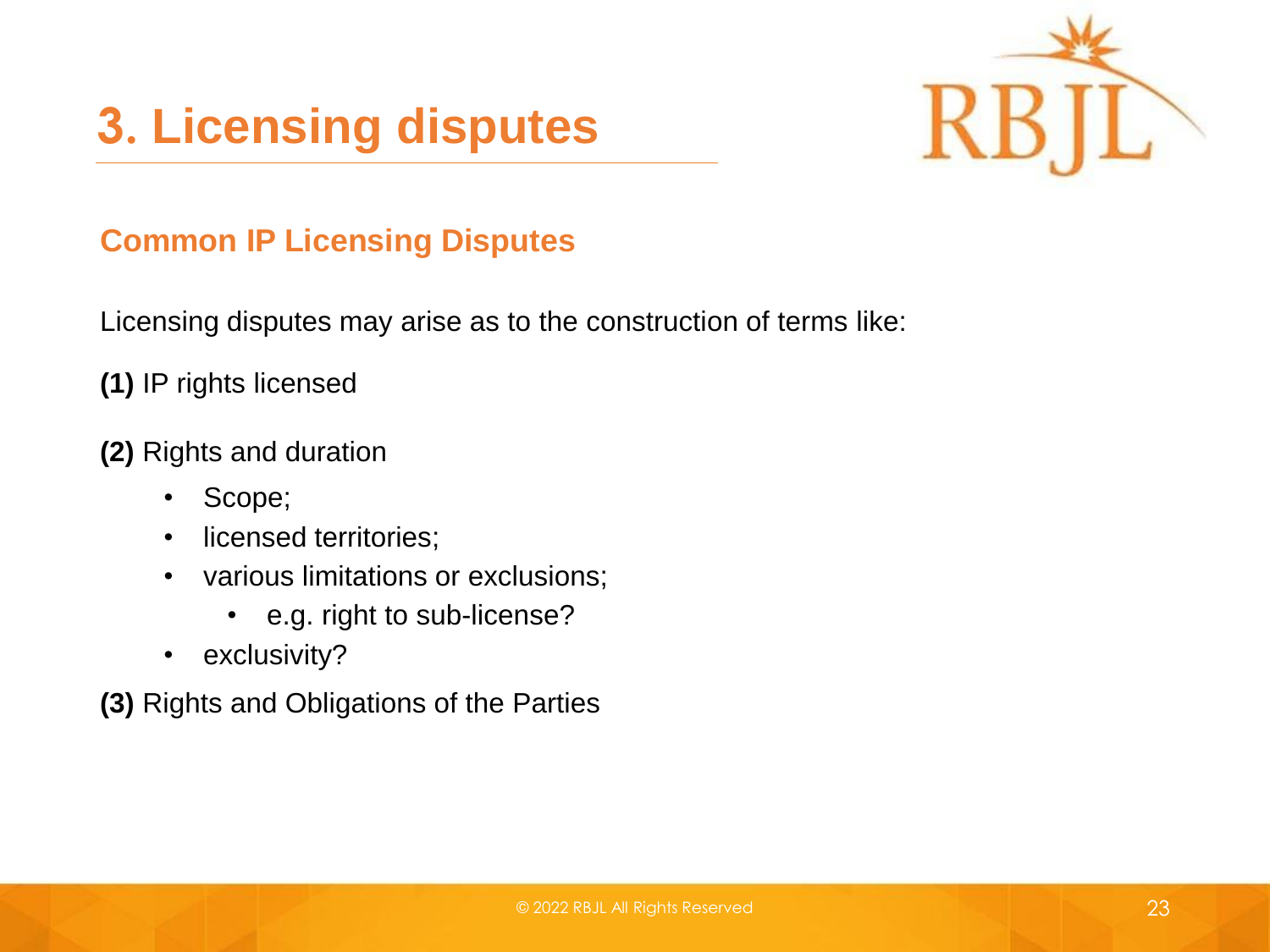



#### **Common IP Licensing Disputes**

Licensing disputes may arise as to the construction of terms like:

**(4)** Fees payable

e.g. a one off fee **and/or** a fee dependent on actual sales Music: mechanical (CDs), public performance, (music or video) streaming, permanent downloading etc.

- **(5)** Obligations and warranties
	- e.g. account of sales
- **(6)** Confidentiality clause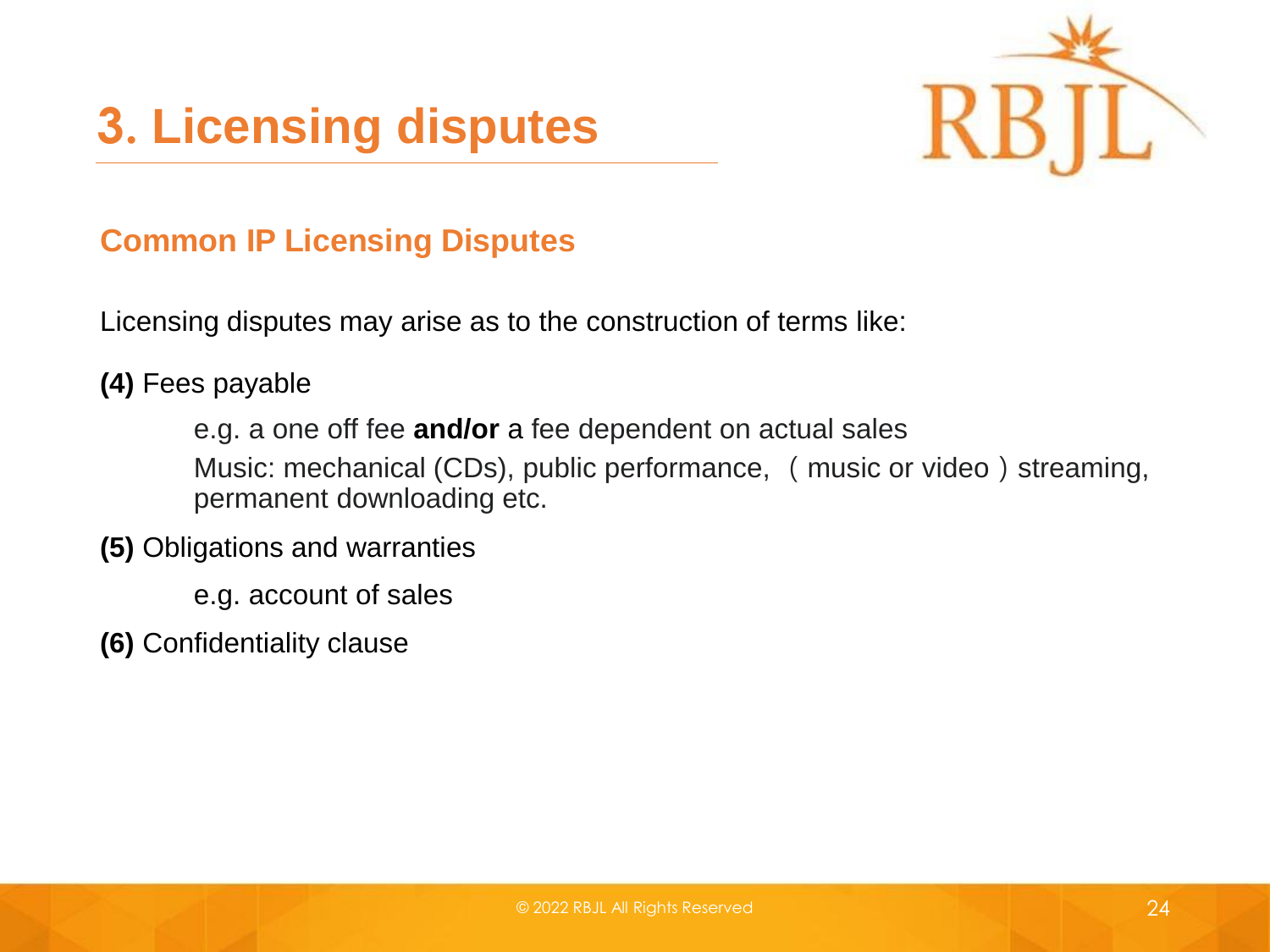



#### **Common IP Licensing Disputes**

Licensing disputes may arise as to the construction of terms like:

- **(7)** Termination and consequences
	- e.g. right to terminate if found dealing in parallel imports/under-declaring sales

**(8)** Applicable law and mode of dispute resolution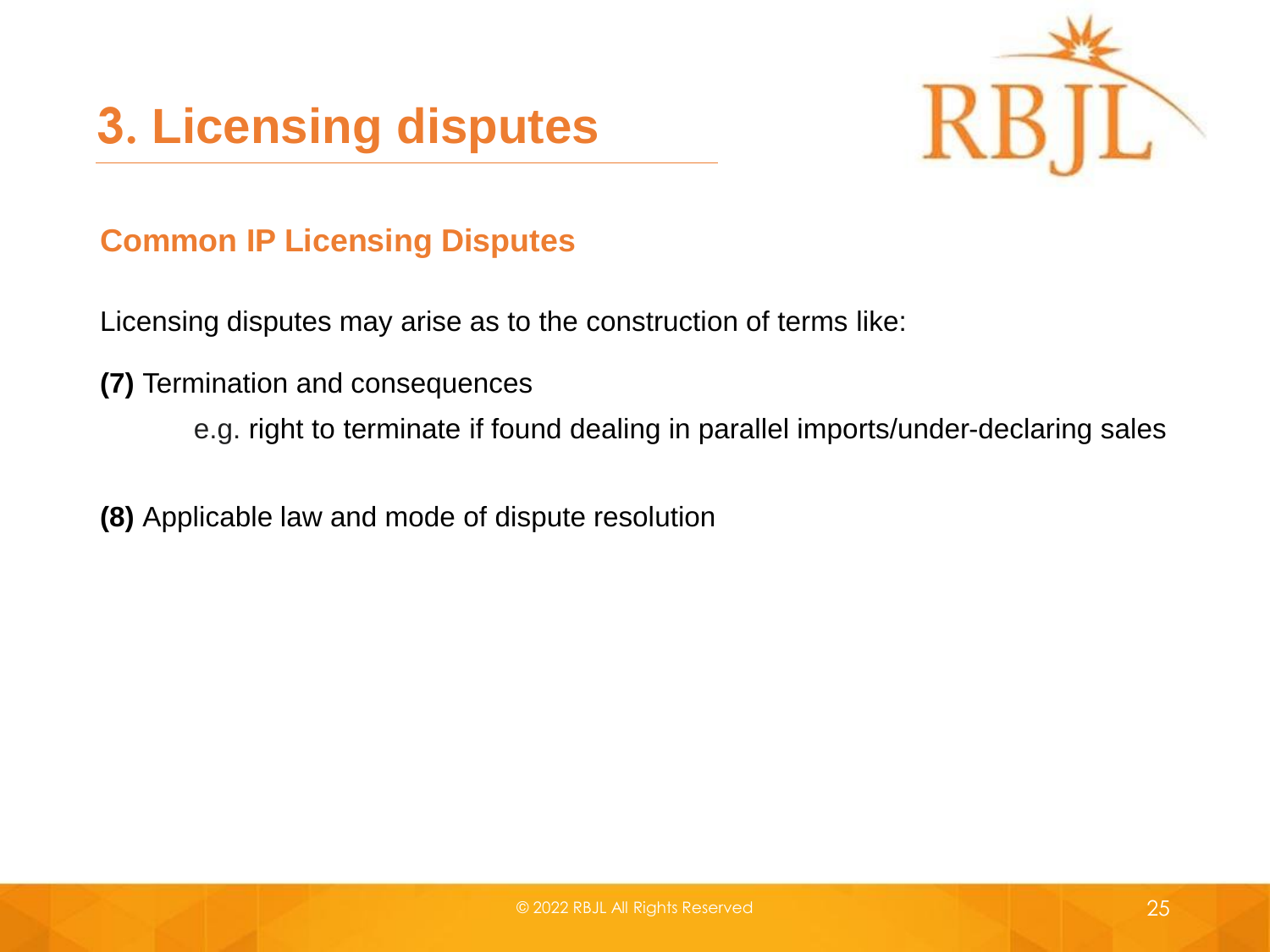

#### **Reform to the Copyright Regime**

### **Public Consultation Paper on Updating Hong Kong's Copyright Regime**



#### **UPDATING HONG KONG'S COPYRIGHT REGIME**

PUBLIC CONSULTATION PAPER

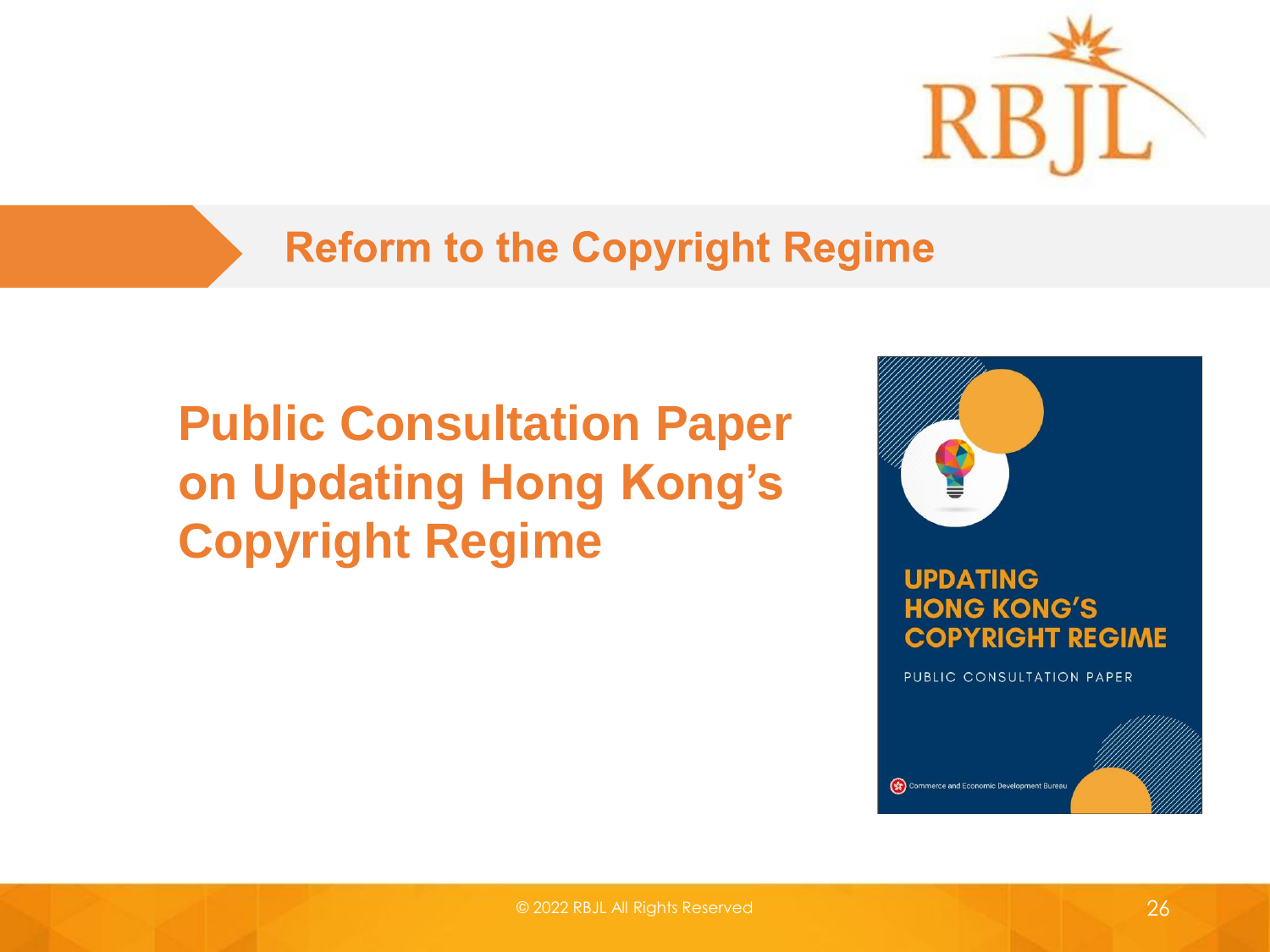

#### **Public Consultation Paper**

The Government has released a **public consultation paper** on updating Hong Kong's copyright regime on 24 November 2021:

- Three-month public consultation until **23 February 2022**;
- the Copyright (Amendment) Bill 2014 was met with very strong opposition thus resulting in its abandonment;
- the consultation paper now states that the **proposals under the 2014 Bill** will form the **basis of the new amendment bill**;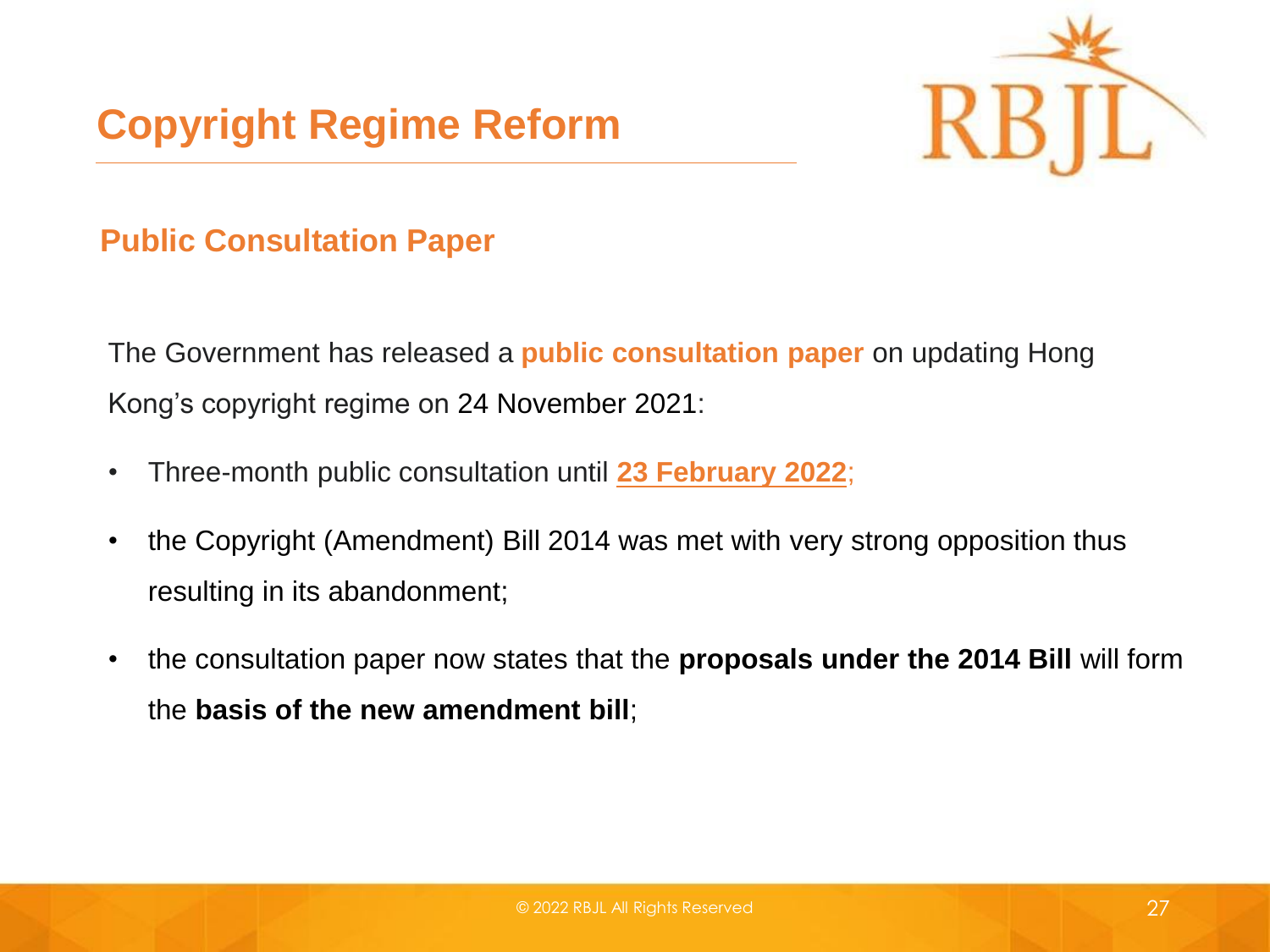

#### **Key Legislative Proposals of the 2014 Bill:-**

- 1. Introduction of a **technology-neutral communication right** for copyright owners to communicate their works to the public through **any mode** of electronic transmission;
- **2. Criminal sanctions** against **unauthorised** communications of copyright works to the public:
	- a. for profit/reward for the purpose of or in the course of any trade or business; or
	- b. to an extent which will prejudicially affect the copyright owners;
- **3. Revised and New Copyright Exceptions** for the education sector, libraries, museums, archives, temporary reproduction of copyright works by online service providers, and media shifting;
- **4. New fair dealing exceptions** to cover:
	- a. use for the purposes of **parody**, **satire**, **caricature** and **pastiche**;
	- b. use for the purpose of **commenting on current events**; and
	- c. use of **quotations**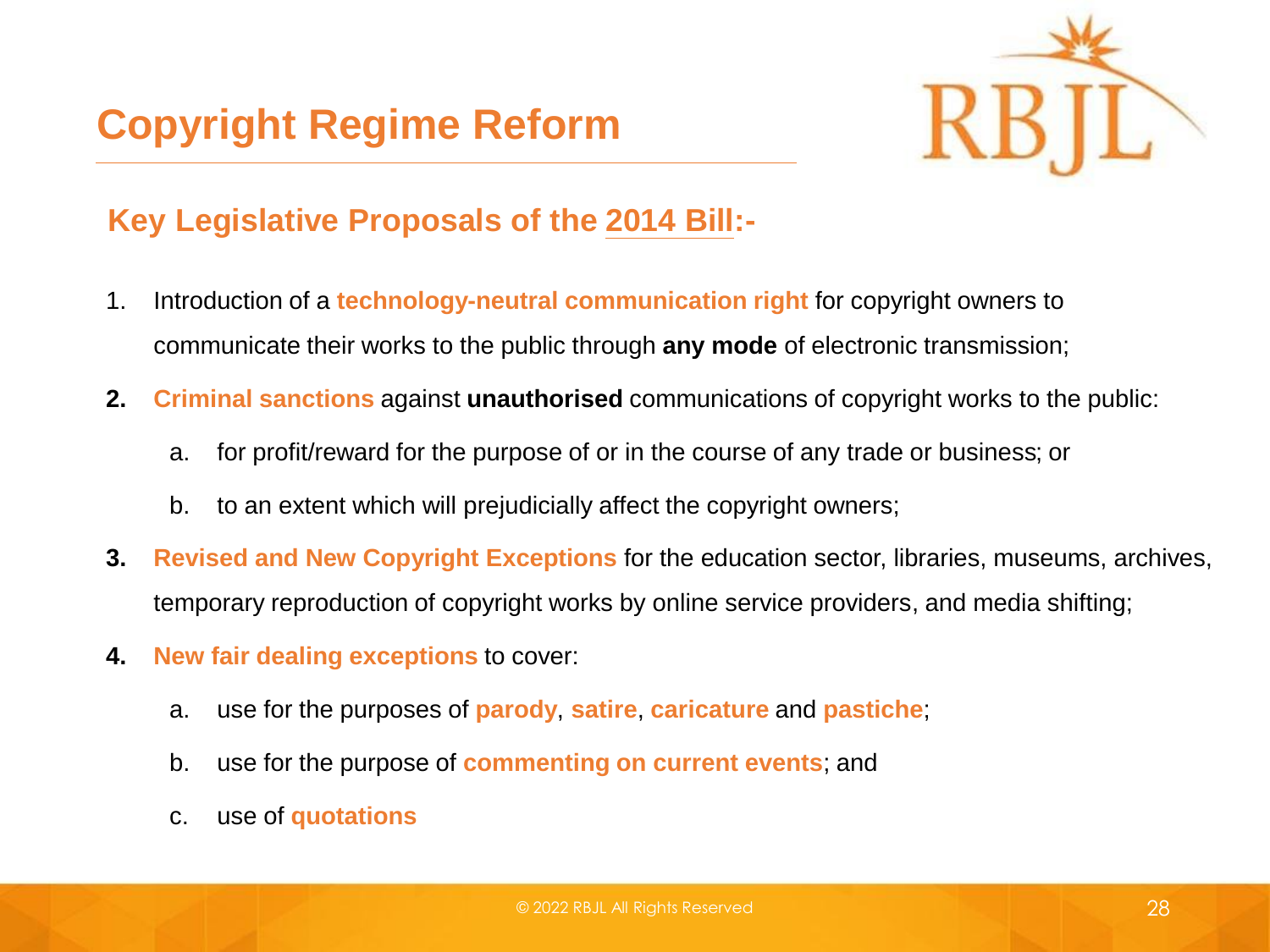

#### **Key Legislative Proposals of the 2014 Bill (cont.)**

- 5. Introduction of "**safe harbour**" provisions to limit the liabilities of **online service providers** for copyright infringement caused by service users;
- 6. Additional Damages in Civil Cases.

#### **Four New Issues**

The public consultation also raised 4 additional new issues:-

- 1. Whether the **exhaustive approach to fair dealing** should be maintained?
- 2. Whether to **restrict use of contract to override statutory copyright exceptions**?
- 3. Whether specific provisions should be introduced to **regulate illicit streaming devices**, such as set-top boxes for assessing unauthorised contents on the Internet ?
- 4. Whether a **copyright-specific judicial site blocking mechanism** should be introduced?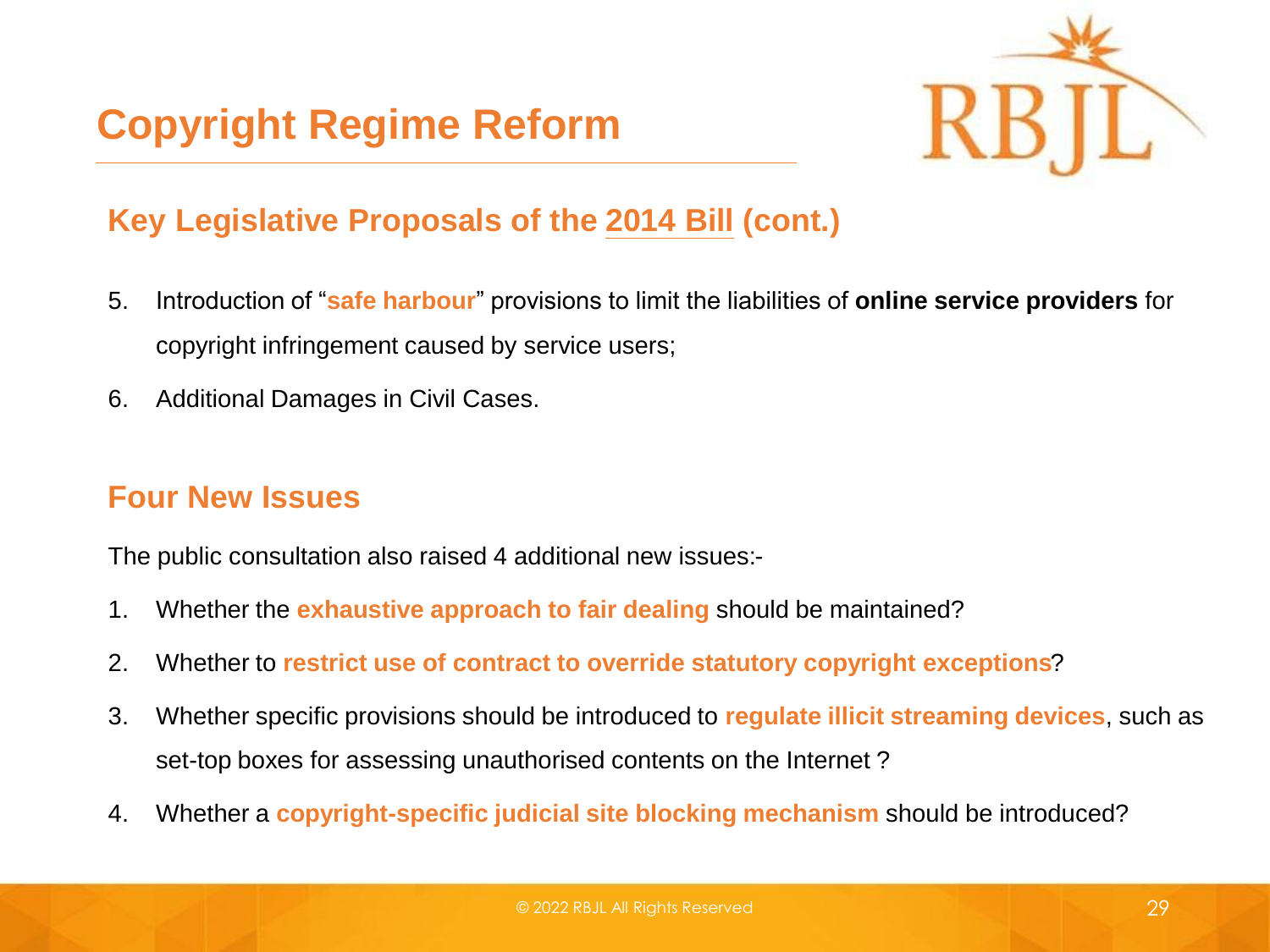



## **What is Passing Off?**

© 2022 RBJL All Rights Reserved 30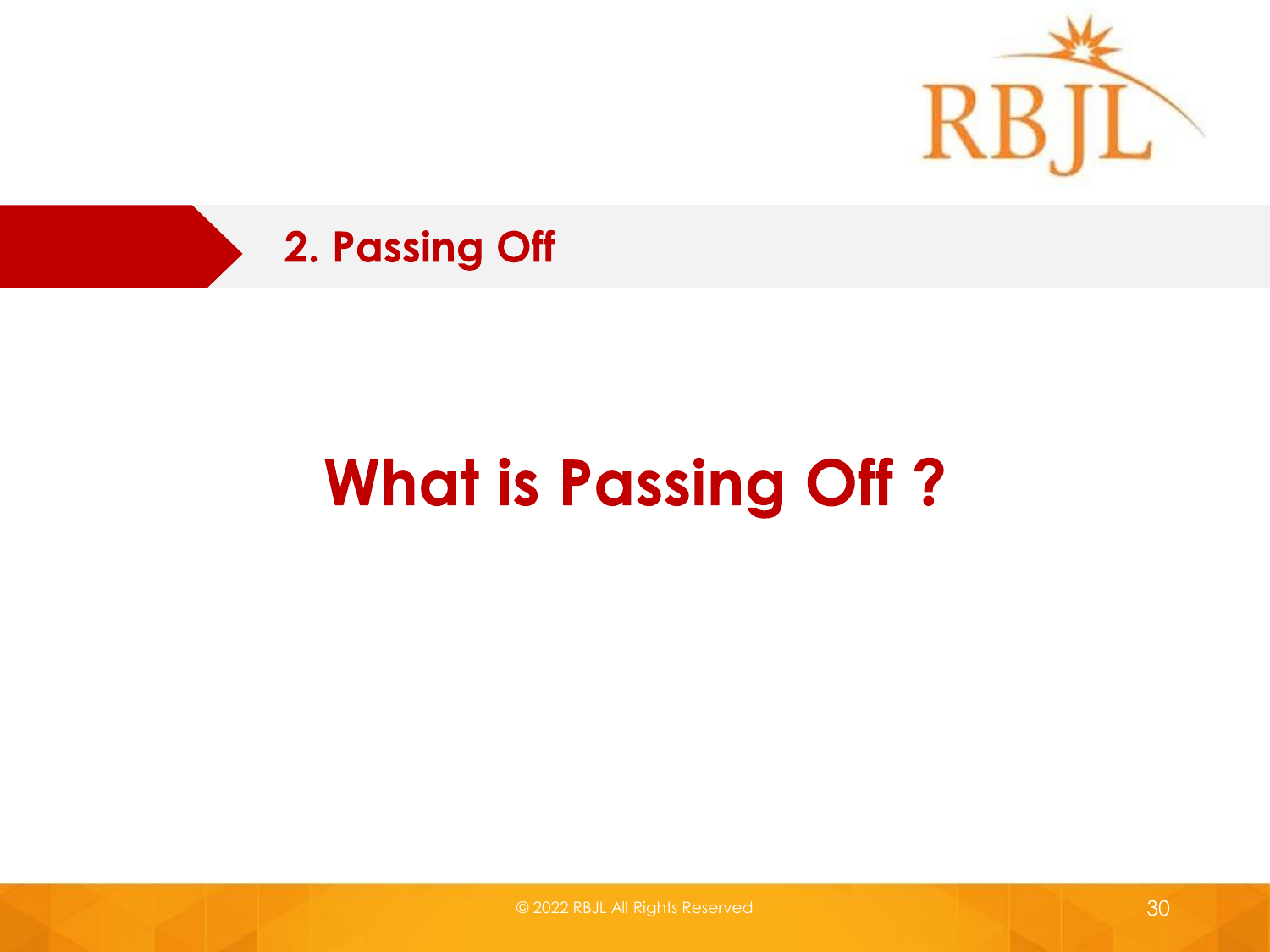

#### **Passing off**

- A trader has the right to bring a legal action for protecting their own business goodwill, which is not conferred by statute but is based on **common law**
- An action of passing off occurs when a trader **unlawfully misrepresents**  (acts misleadingly) that his goods or services are those of another trader.
- Such misrepresentation made by a trader is typically by way of imitating, among other things, the following:
	- $\triangleright$  the trade mark or brand name of another trader:
	- $\triangleright$  the trade name or personal name of another trader;
	- $\triangleright$  the packaging, label or get-up of goods of another trader;
	- $\triangleright$  a fictional character created by another trader.

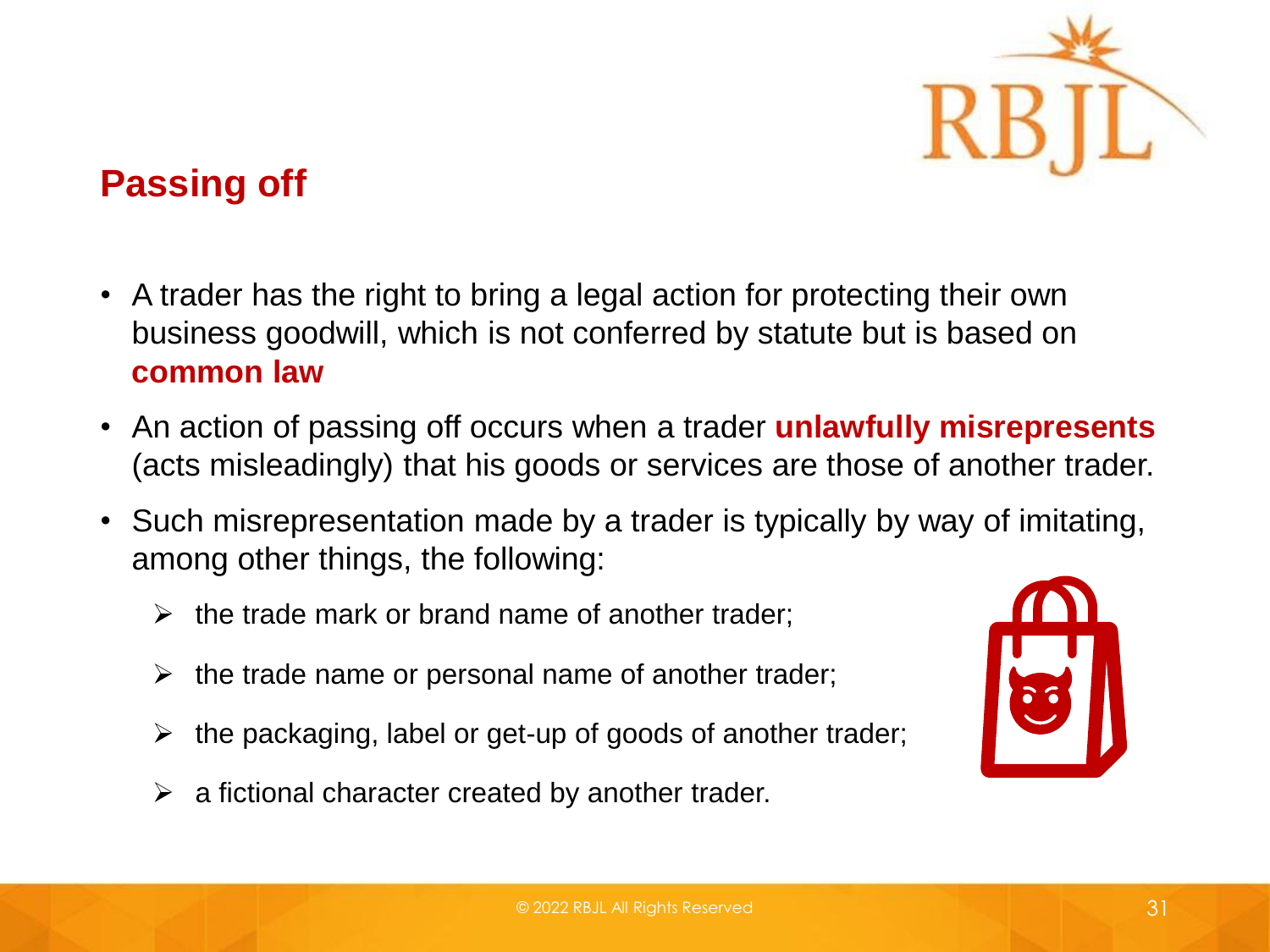

#### **Passing off**

The **three main elements** of a passing off claim are :

- **1. Goodwill** in his goods or services associated with the mark (e.g. the relevant goods/services are well-known to the public).
- **2. Misrepresentation** by use of the other party's mark (being identical or confusingly similar to the unregistered trade mark).
- **3. Actual/likelihood of damage** caused to the goodwill or business of the unregistered trade mark owner.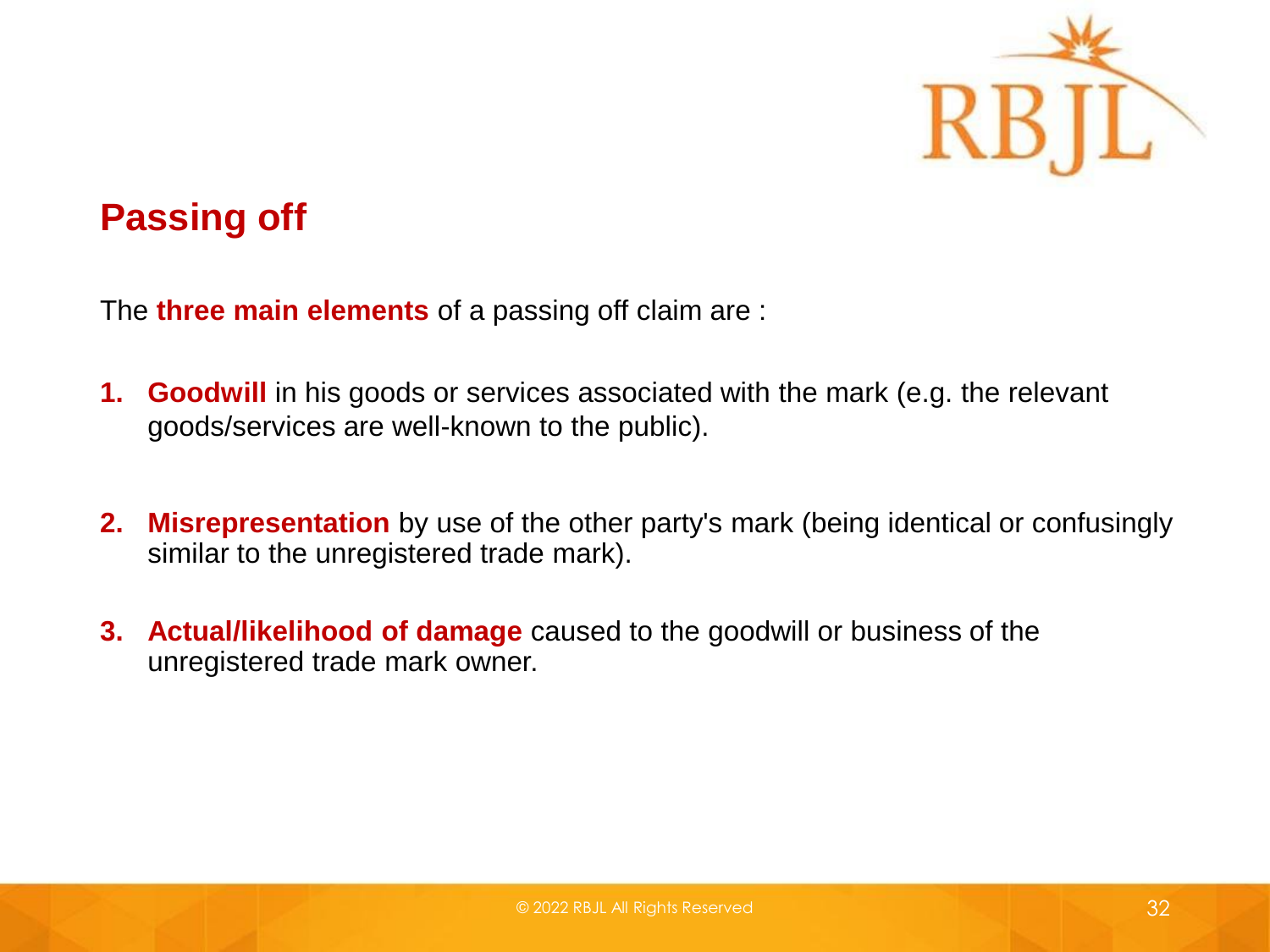

**3. Trade Secret and Confidential Information** 

## **Trade Secret and Confidential Information**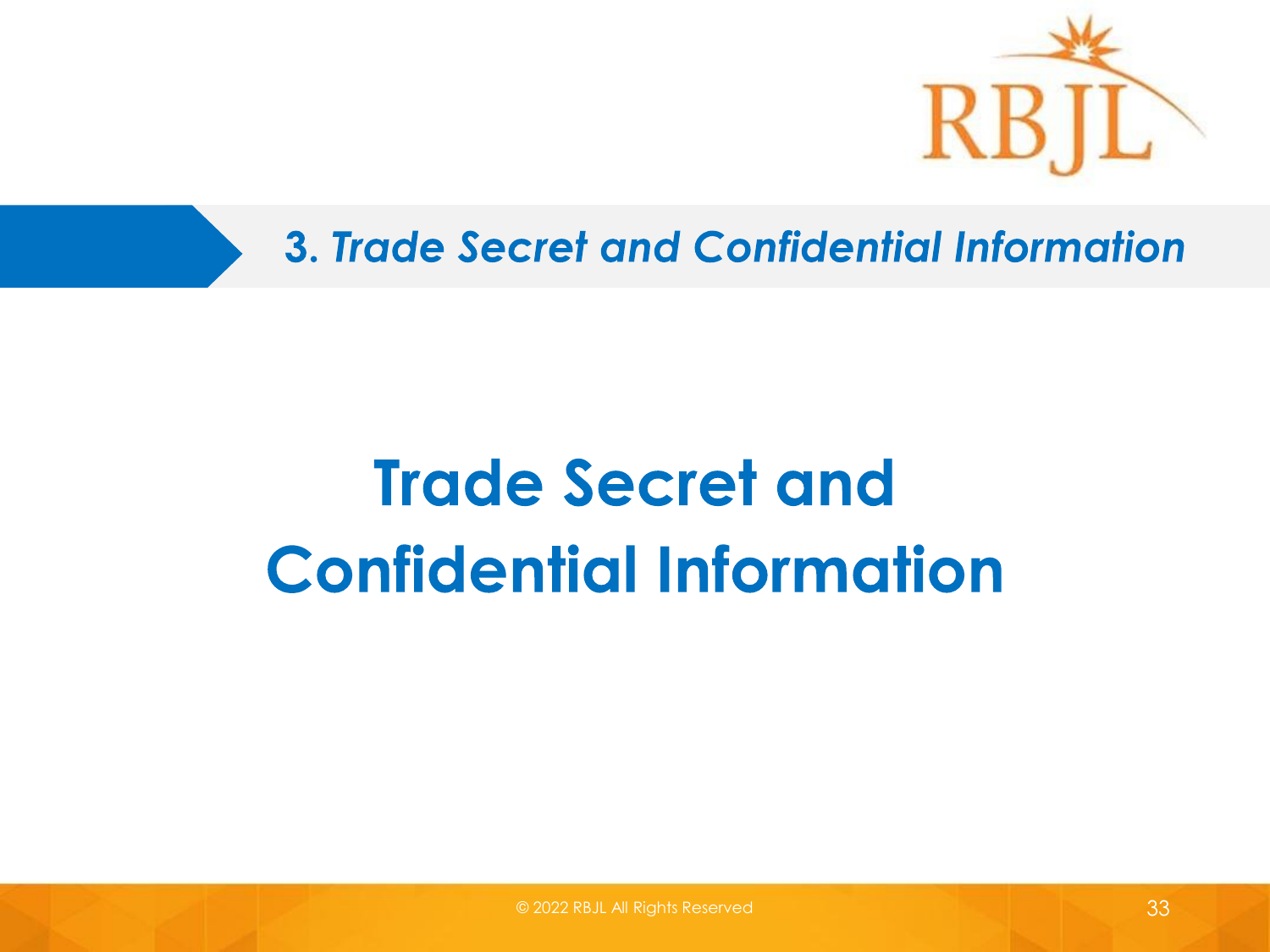

#### **Trade Secret and confidential information**

- Trade secrets are confidential information with commercial value, which includes:
	- Formulae
	- Product specifications;
	- Business plans;
	- Client lists



- In Hong Kong: trade secrets and confidential information are protected by **law of confidence** in common law
- Unauthorised use or disclosure of trade secrets and confidential information would constitute **breach of confidence**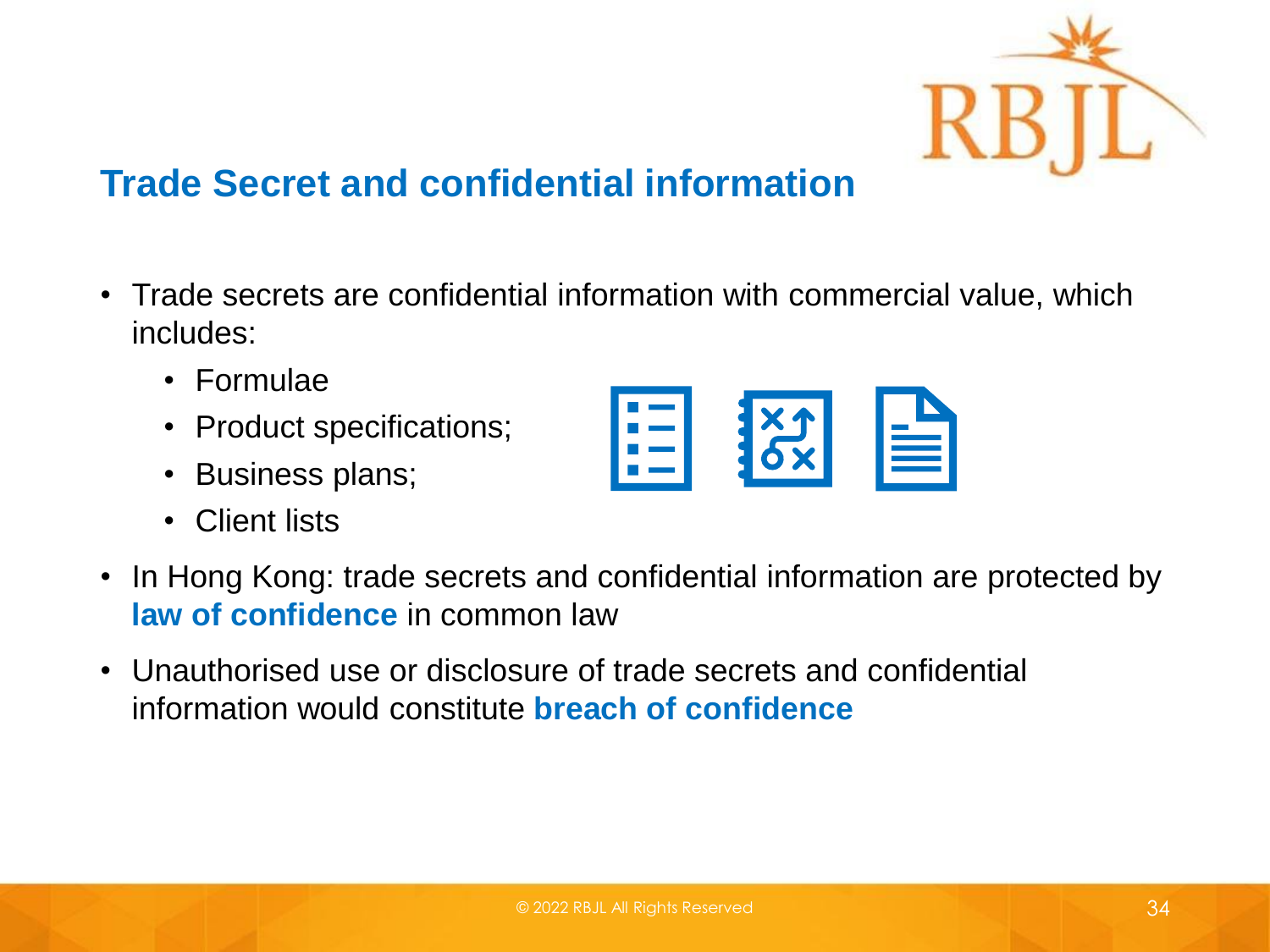

#### **Requirements for breach of confidence**

- 1. the **information** itself must have the necessary **quality of confidence**  about it;
- 2. that information must have been imparted in circumstances importing an **obligation of confidence**; and
- 3. there must be an **unauthorised use** of that information to the **detriment** of the party communicating it.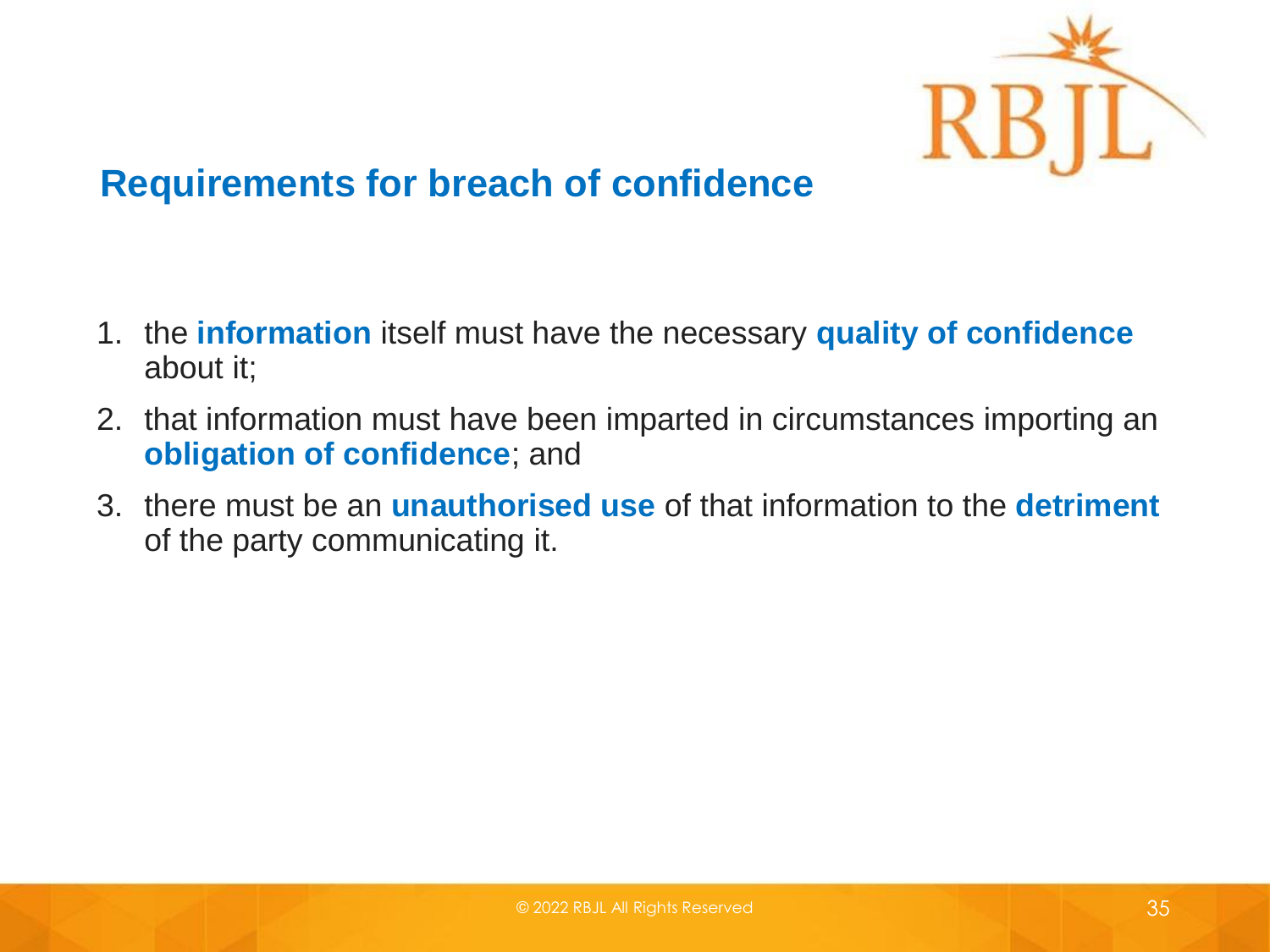

#### **1. Quality of Confidence**

• Not common knowledge/public knowledge

"However confidential the circumstances of communication, there can be no breach of confidence in revealing to others something which is already common knowledge."

(*Coco v AN Clark (Engineers) Ltd* [1969] RPC 41 , 47.)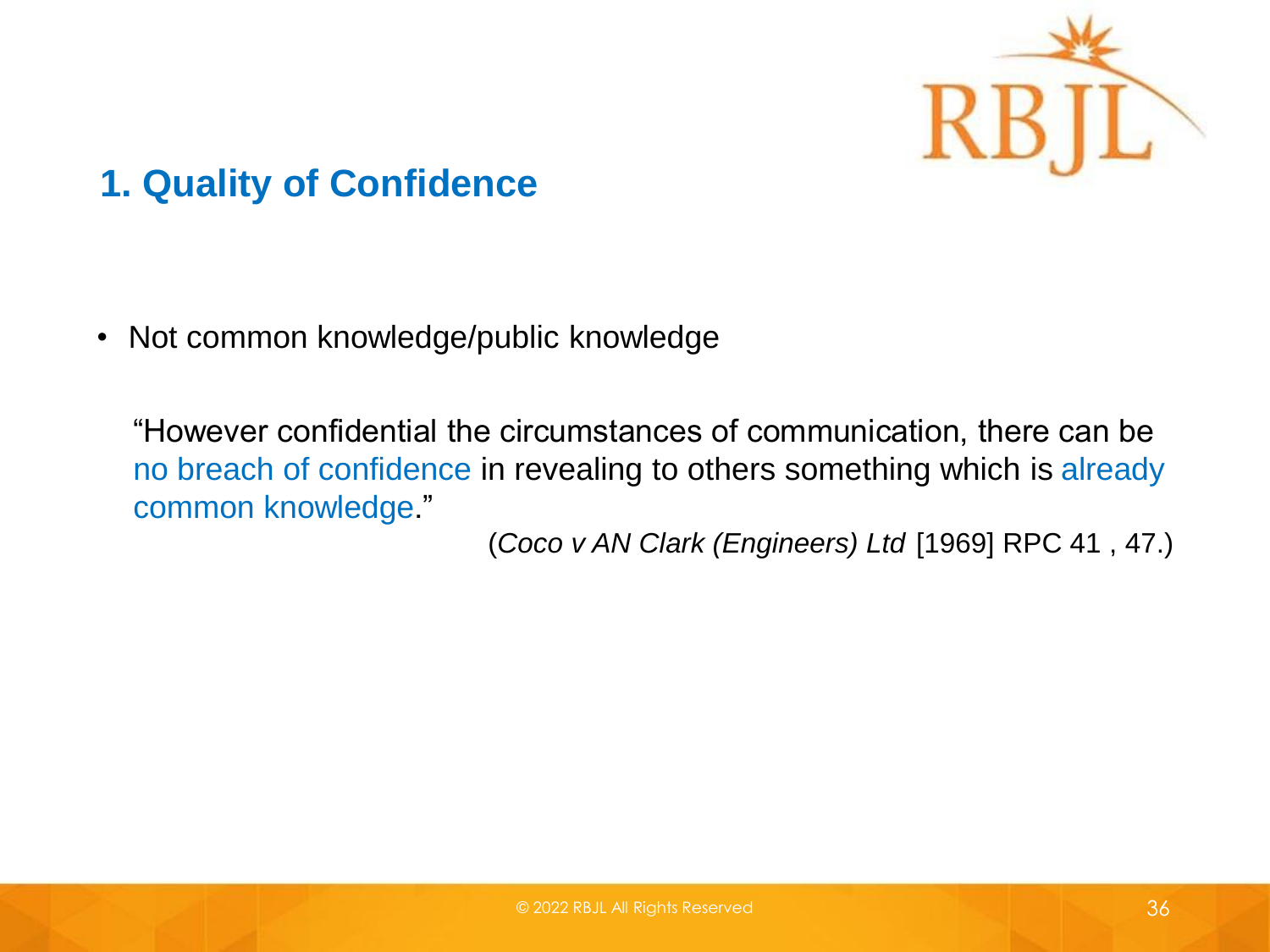

#### **2. Obligation of Confidence**

- An obligation of confidence can arise in different circumstances:
	- **Contractual obligations** 
		- Non Disclosure Agreements/Confidentiality agreements
			- But there will be no breach of confidence if the relevant information is not confidential

#### • **Common Law obligations**

- Obligation of Confidence not limited to contractual relationships;
- "It is the acceptance of information **on the basis** that it will be **kept secret** that affects the **conscience** of the recipient of the information."

*Stephens v Avery* [1988] Ch 449 , 456.

#### • **Fiduciary relationship**

• Ex. Trustee and Beneficiary; Solicitor and Client;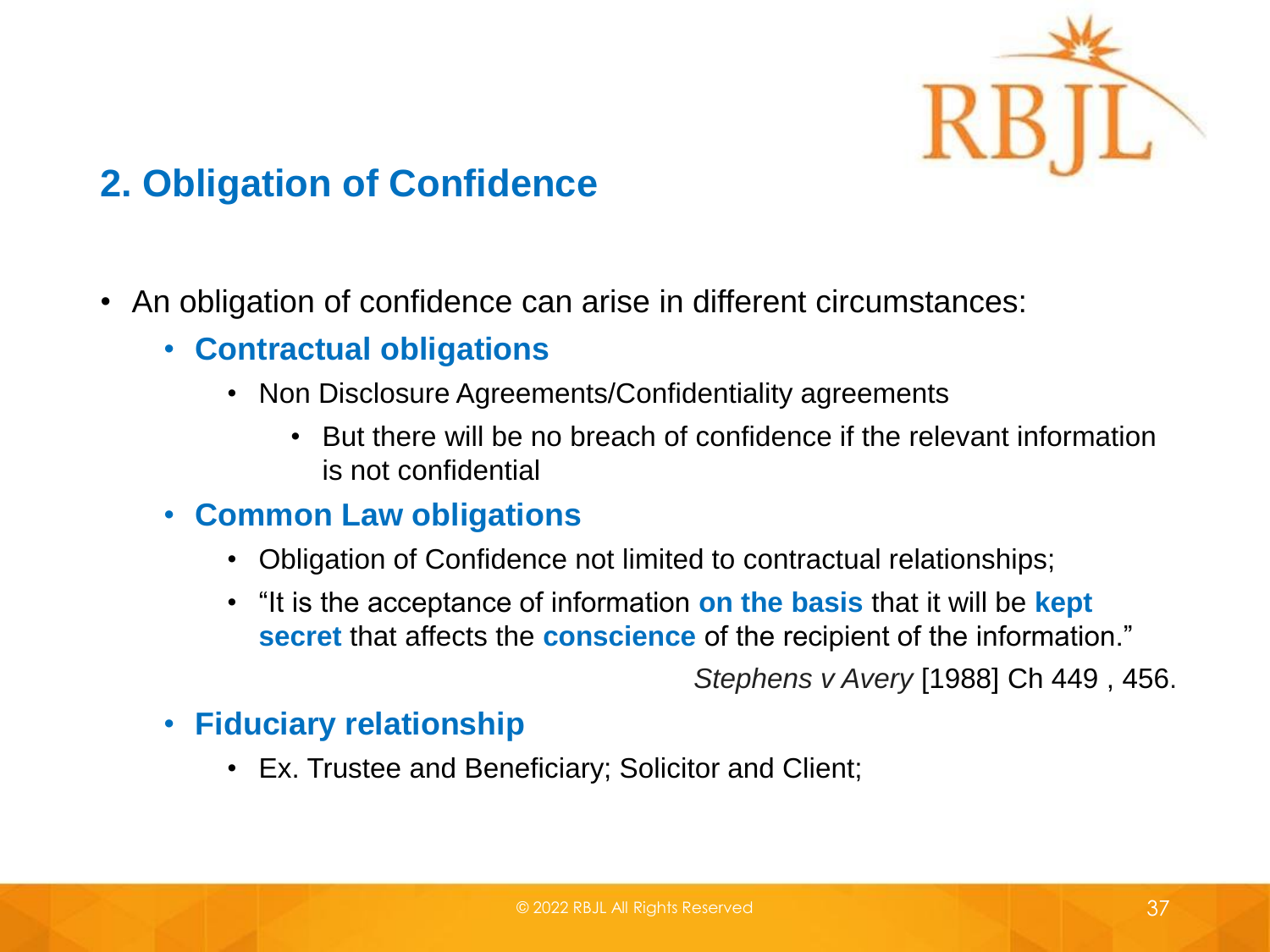

#### **3. Detriment**

- Use of confidential information/trade secrets that are **detrimental to the owner** or **advantageous to his or her competitors or others**
- Being denied the wish to keep his confidential information confidential held to be sufficient detriment for a breach of confidence action (*Dr Koo Chih Ling Linda v Dr Lam Tai Hing* [1992] 2 HKLR 314 .)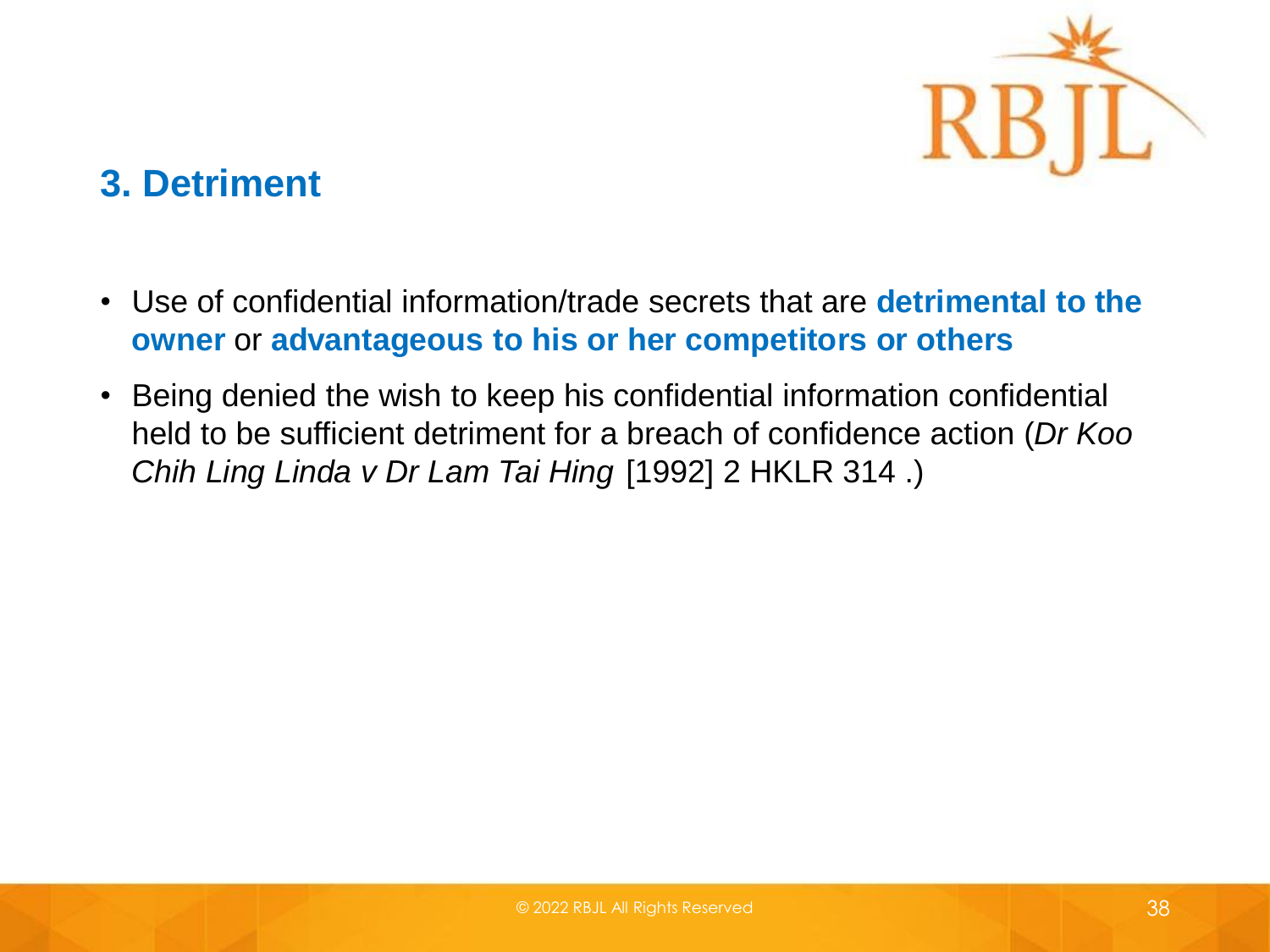

**4. Plant Variety** 

## **Protection of Plant Varieties** in Hong Kong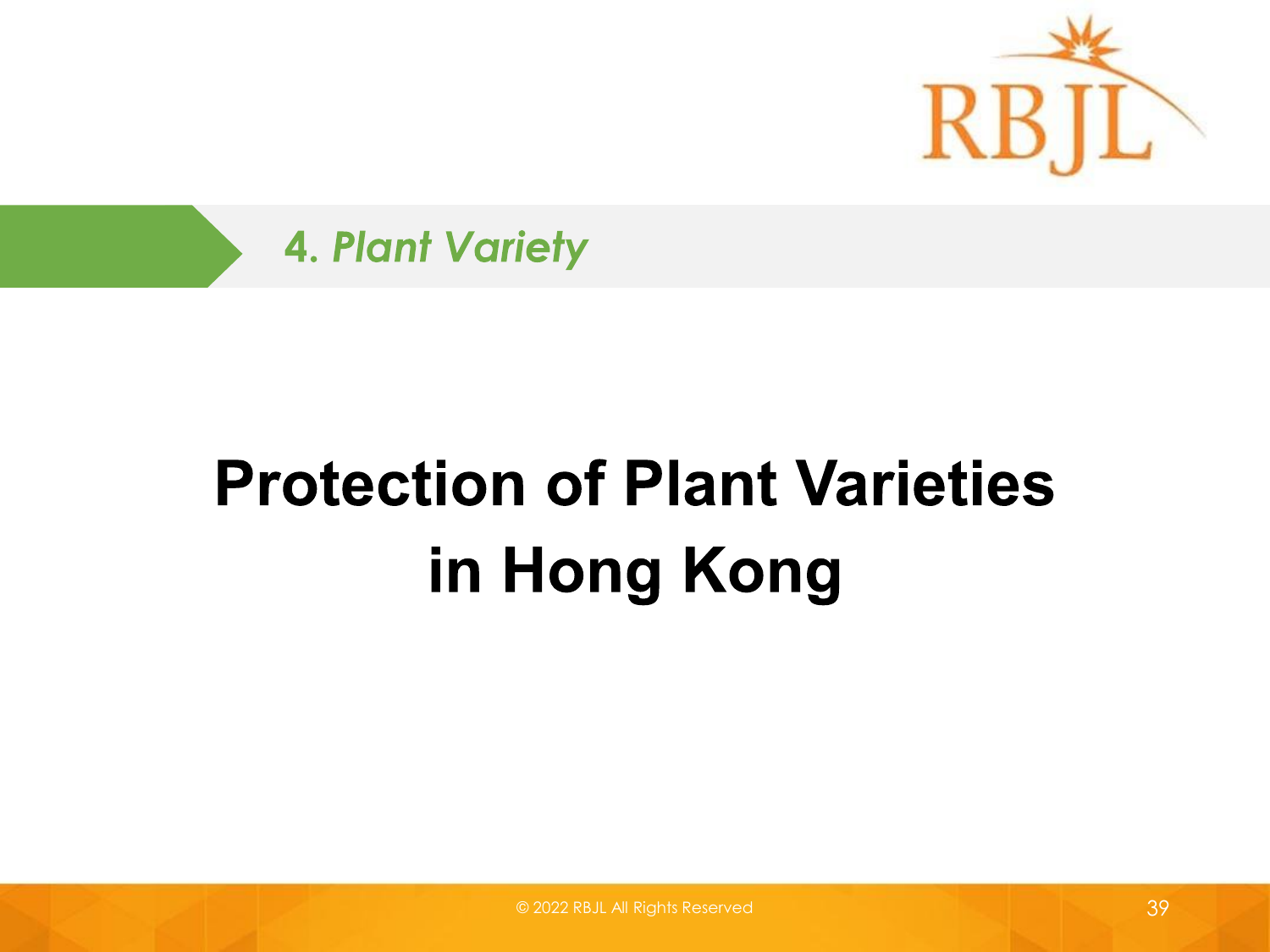

#### **Plant Varieties Protection Ordinance (Cap. 490)**

- Under the Ordinance, plant breeders or the owners of plant varieties can apply for **proprietary rights** over **cultivated plant varieties** they have bred.
- The Ordinance applies to varieties of all types of plants, including food crops, vegetables and ornamentals plants.
- Duration of protection: a term of **25 years** in the case of **trees** and **vines** and of **20 years** in other cases.

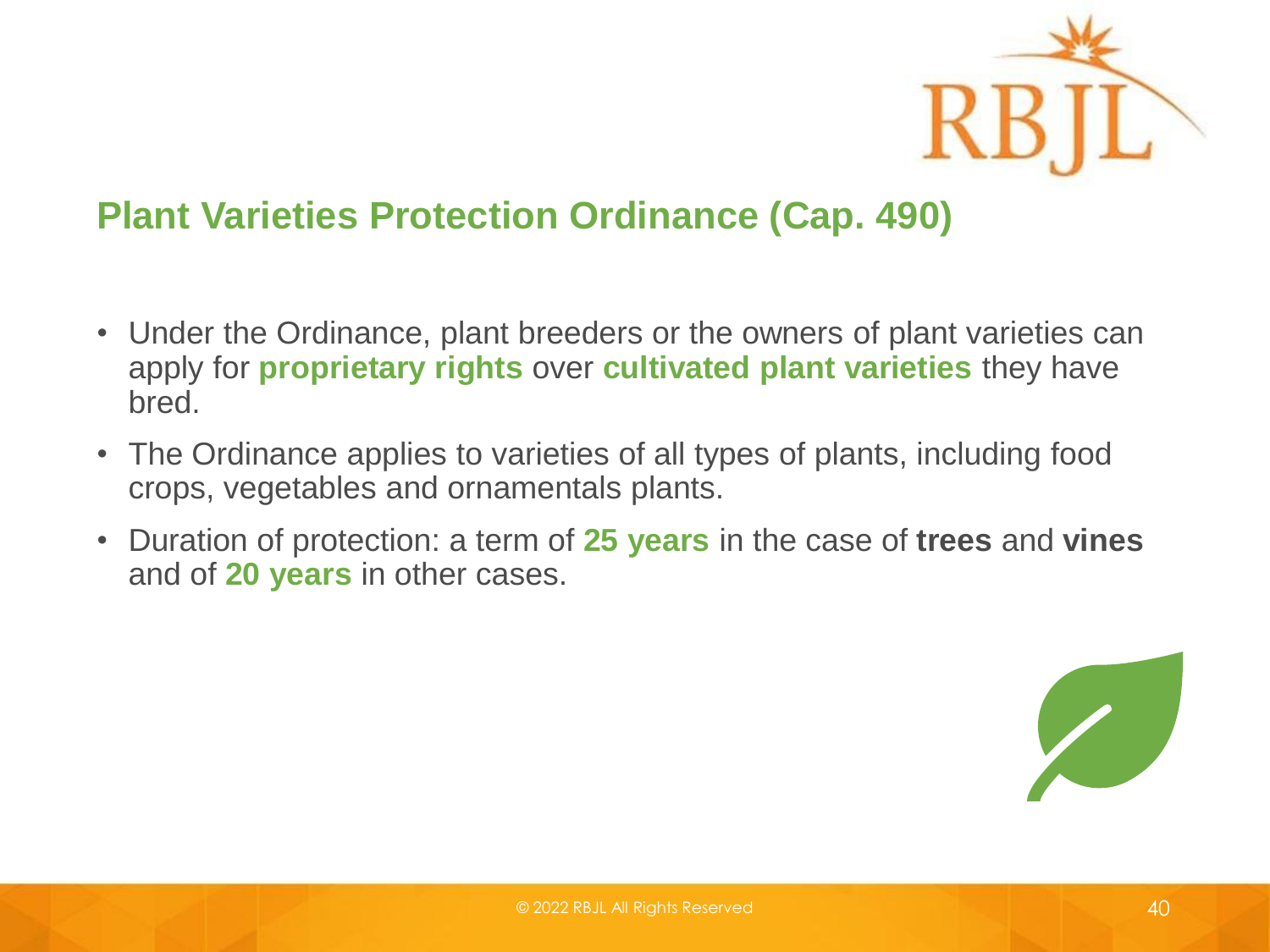

#### **Requirements for Grant of Plant Variety Rights**

- The plant variety must be:
	- **New;**
	- **Distinct;**
	- **Homogeneous (uniform); and**
	- **Stable**

A grantee of Plant Variety Rights shall have the **exclusive rights** to:

- **a) Produce, sell** or **offer for sale** reproductive material of the protected variety for the purposes of commercial marketing;
- **b) Propagate** that variety for the purposes of the **commercial production of fruit or flowers**;
- **c) export/import** reproductive material of the protected variety; and
- **d) licence** others to carry out the above activities.